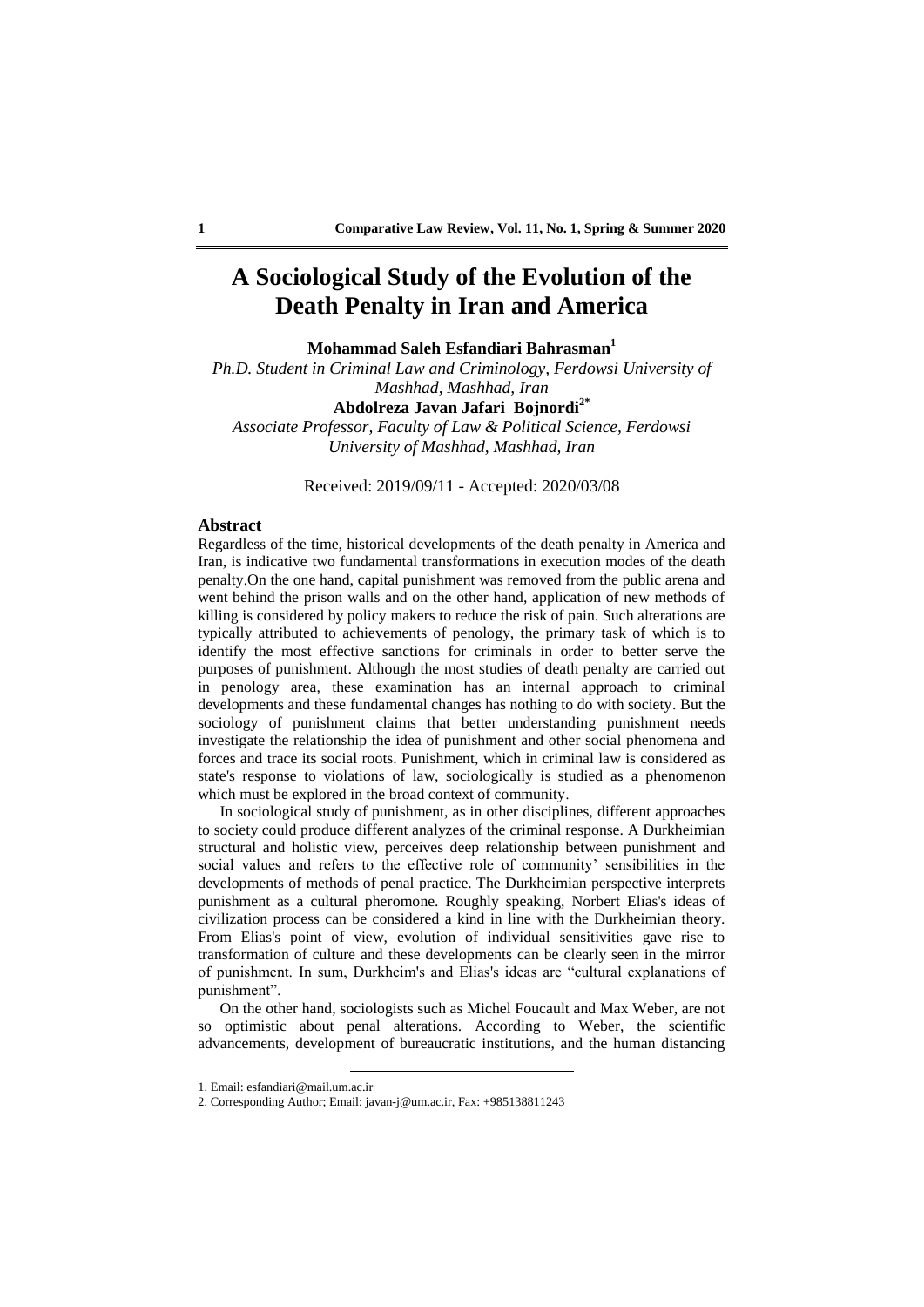from spiritual values have led to instrumental rationality - the use of the instruments to achieve the highest benefit - in all aspects of social life, including the type of imposition of criminal sanctions. Thus, the method of executing of the death penalty is not the result of cultural developments; rather, these new methods are the result of the development of new technologies and distancing from the basic questions about the nature of punishment. In the same vein, Foucault argues that punishment is important part of more broad strategy power and social control. Accordingly, evolution in methods of punishments is indication of change in the form and content of discipline and control, and it should not be interpreted as humanization penal practices. Likewise. Foucault argues that modes of punishment did not change just because of the humanitarian concerns of reformists, the use of knowledge and technologies in modern methods of punishment are all in line with the preservation of power relations in modern society, which in turn masked the real aims of punishment. This recent analysis in the sociology of punishment is known as "punishments and technologies of power."

### **Keywords**

Transformations in execution, Sociology of Punishment, Cultural Approach, Power Technologies, Death Penalty.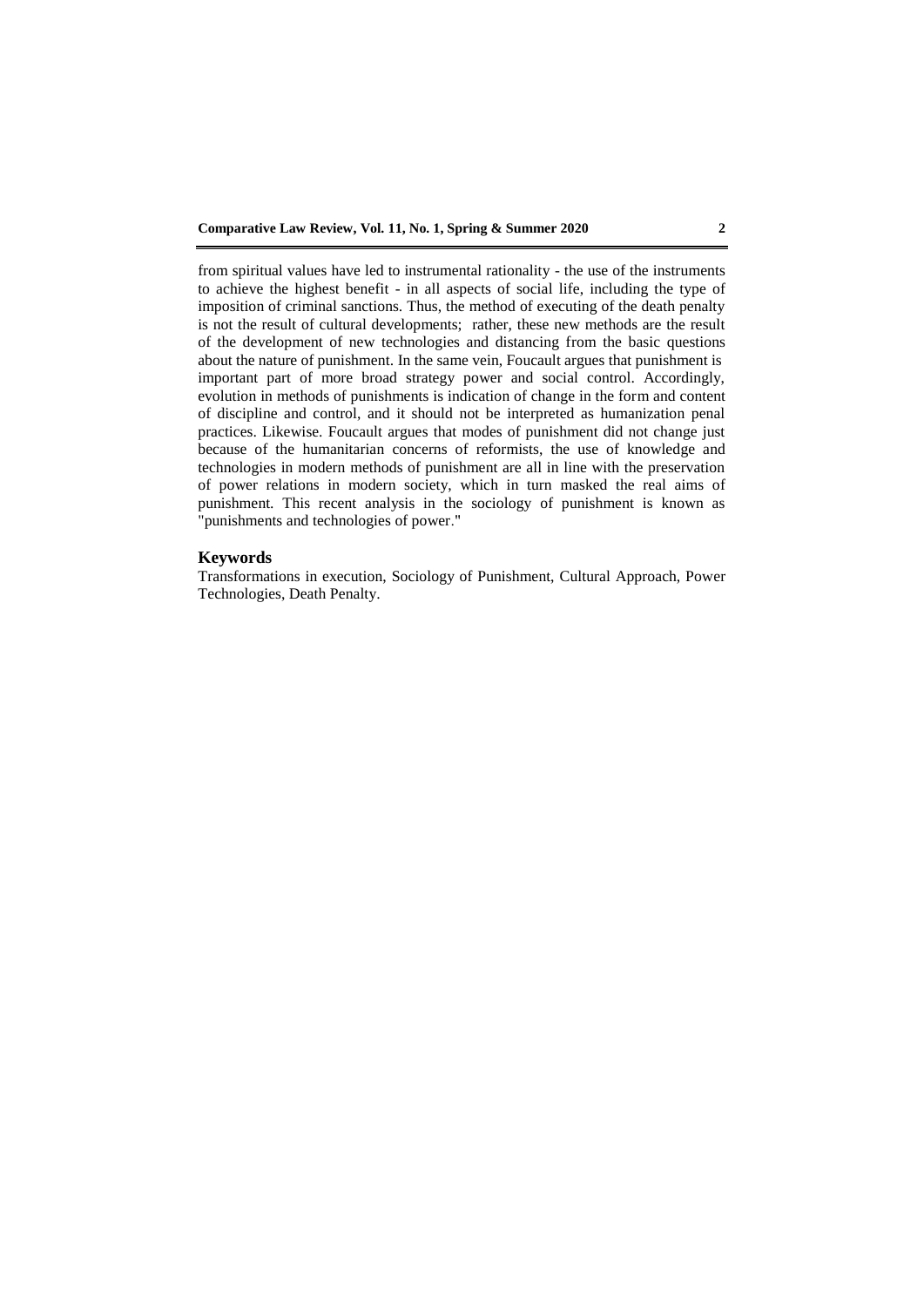## **Re-thinking of the Validity Conditions and Consequences of Reservation in the Bill of Lading**

## **Mojtaba Eshraghi Arani\***

*Assistant Professor, Faculty of Law and Political Science, University of Tehran, Tehran, Iran*

### Received: 2019/07/25- Accepted: 2019/11/09

### **Abstract**

Evidential value of bill of lading concerning the cargo specification is confirmed by all international conventions. This function works unless the carrier insert reservation in the bill of lading. The validity of reserve is an issue which is less addressed by Iranian doctrines, as one may infer from reservation non-liability clause which itself is declared to be null and void by the international conventions. So, does the validity of reserve depends on agreement by the consignor? Or shall it be reasoned in a way that the grounds for the reserve shall also be inserted in the bill of lading in order to be effective?

On the other hand, the carrier might refuse to insert reserve in the bill of lading either personally or per request of the consignor and receiving a letter of indemnity from the latter. Is carrier liable vis-à-vis the consignee for ignoring the reserve and concealing the truth and shall the letter of indemnity be considered as valid and effective?

The legitimacy and validity of conditions of reserve on one hand, and the effects of reservation on the other hand are among the issues which are analyzed in this article in view of comparative study of English and French legal systems and international transport conventions.

It is concluded that the carrier's reserve in the bill of lading is a unilateral act which does not require the consent of the consignor except under CMR Convention under which the effectiveness of reserve is dependent on the consignor only vis-àvis the latter and not towards the third parties, i.e. the BL holders. However, the reserve shall be justified in order to be valid and the cause of reservation shall be specified together with the reserve as well, under the later international regulations (Hamburg Rules).

In terms of consequences of reservation, it is worth noting that by reservation the burden of proof shall lie upon the BL holder while without it the carrier himself should have proved that the damage had been incurred before his taking delivery of the cargo. Also, the agreement not to insert reserve in the BL is effective between the carrier and the consignor unless they have an intent to defraud the third parties. However, the above agreement or the Letter of Indemnity in substitution of reservation could not be adduced by its parties against the third parties.

### **Keywords**

Reservation, bill of lading, letter of indemnity, carrier.

<sup>\*</sup> Email: mojtabaeshraghi@ut.ac.ir, Fax: +982161111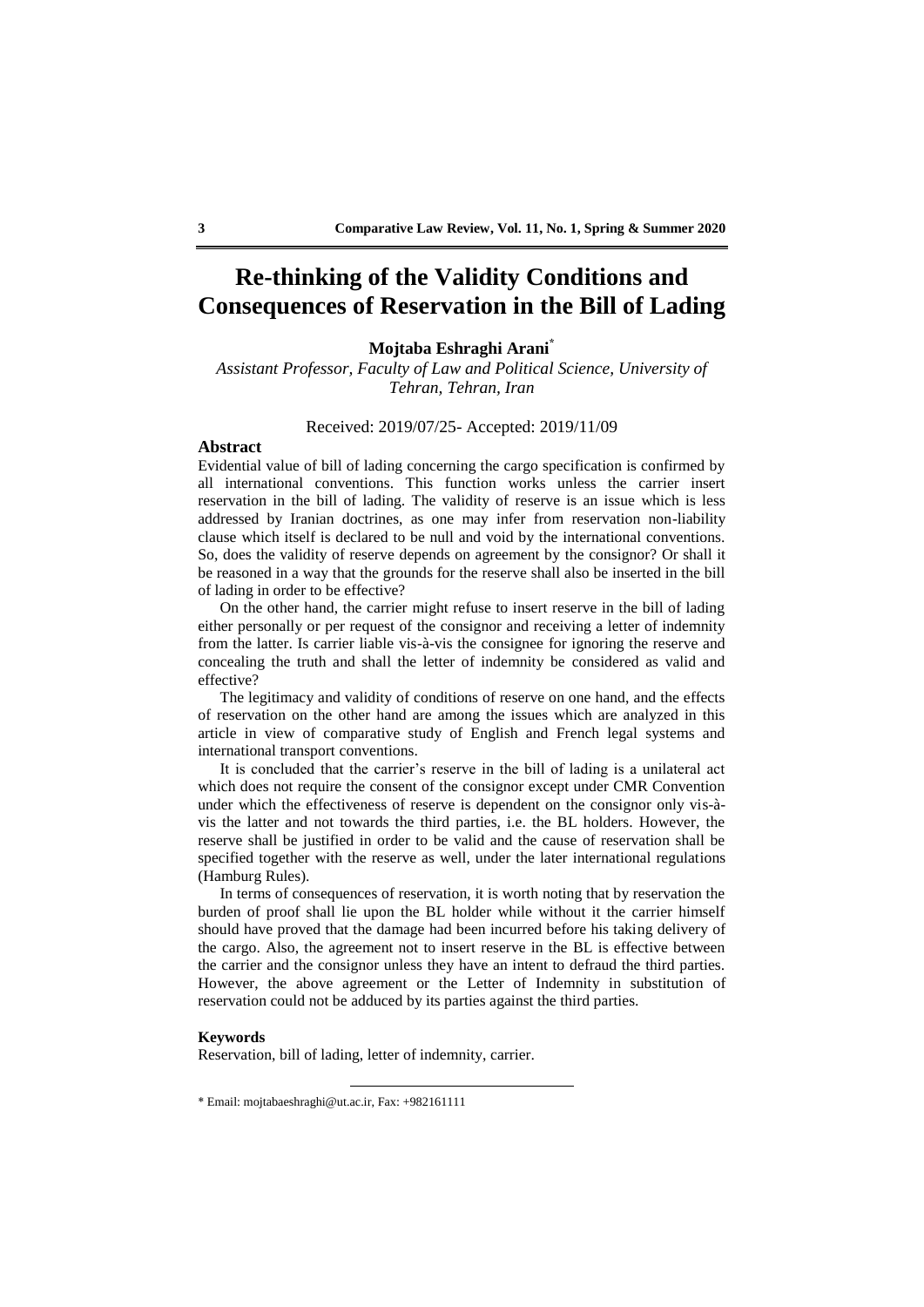## **Sharing Credit Information in Iran with Regard to the World Bank Doing Business Indicator**

## **Mansour Amini<sup>1</sup>**

*Associate Professor, Faculty of Law, Shahid Beheshti University, Tehran , Iran* **Diba Jafari2\***

*PhD Student of Private Law. Shahid Beheshti University, Tehran, Iran*

Received: 2019/10/29 - Accepted: 2020/03/02

## **Abstract**

Nowadays, most countries worldwide have chosen the improvement of their business environment and removing barriers to private sector's activity as one of their economic development strategies; such approach clearly paves the way toward attracting investment and boosting employment. Accordingly, the World Bank measures the improvement of the business environment in countries with the aid of some indicators, among which getting credit is of utmost importance. It is obvious that credit is one of the most fundamental sources of financing economic activities. Iran's rank in this index in 2020 was 127th out of 190 with a score of 58.5. This rating was based on the average rank of countries in the business elements. In the Business Report for 2019, Iran was ranked 128th with a score of 56/98

Giving credit, like other types of economic activities, needs valuable information which can principally be achieved by joining information sources and by using the intermediaries of credit information sharing (credit rating agencies). Credit information sharing in the form of credit rating agencies is relatively a newborn legal issue in Iran and its legal history is not so week. Although, the legal status of such agencies needs to be preferably determined by the statue, currently a bylaw, the so called Credit Rating Regime Bylaw, discusses its relevant issues. However, it seems that the improvement of the Iran's business environment ranking and economic development necessitates to establish the institutional, economic, and more importantly legal framework of such credit rating agencies. The importance and novelty of this subject matter as well as its relevant recently issued bylaw requires its research and scrutiny by the experts.

It should be noted that in Iran, unlike in many developed countries, the sharing of commercial credit information was limited to communications between banks and some insurance companies, and it is not too late to establish a database for collecting credit data and credit rating companies.

Indeed from 2007 In some laws a few articles have been devoted to the point. "The law on Comforting Banking Facilities and Reducing Project Costs and Accelerating Implementation of Production Plans and Increasing Banking Resources and Banking Efficiency" was initiated in this regards.

Credit ratings largely depend on the administrative arrangements of the countries as well as their laws and regulations. As we know, Iran has not had much experience

<sup>1.</sup> Email:M\_amini@sbu.ac.ir

<sup>2.</sup> Corresponding Author; Email: dibajafari1@gmail.com, Fax: +982122363228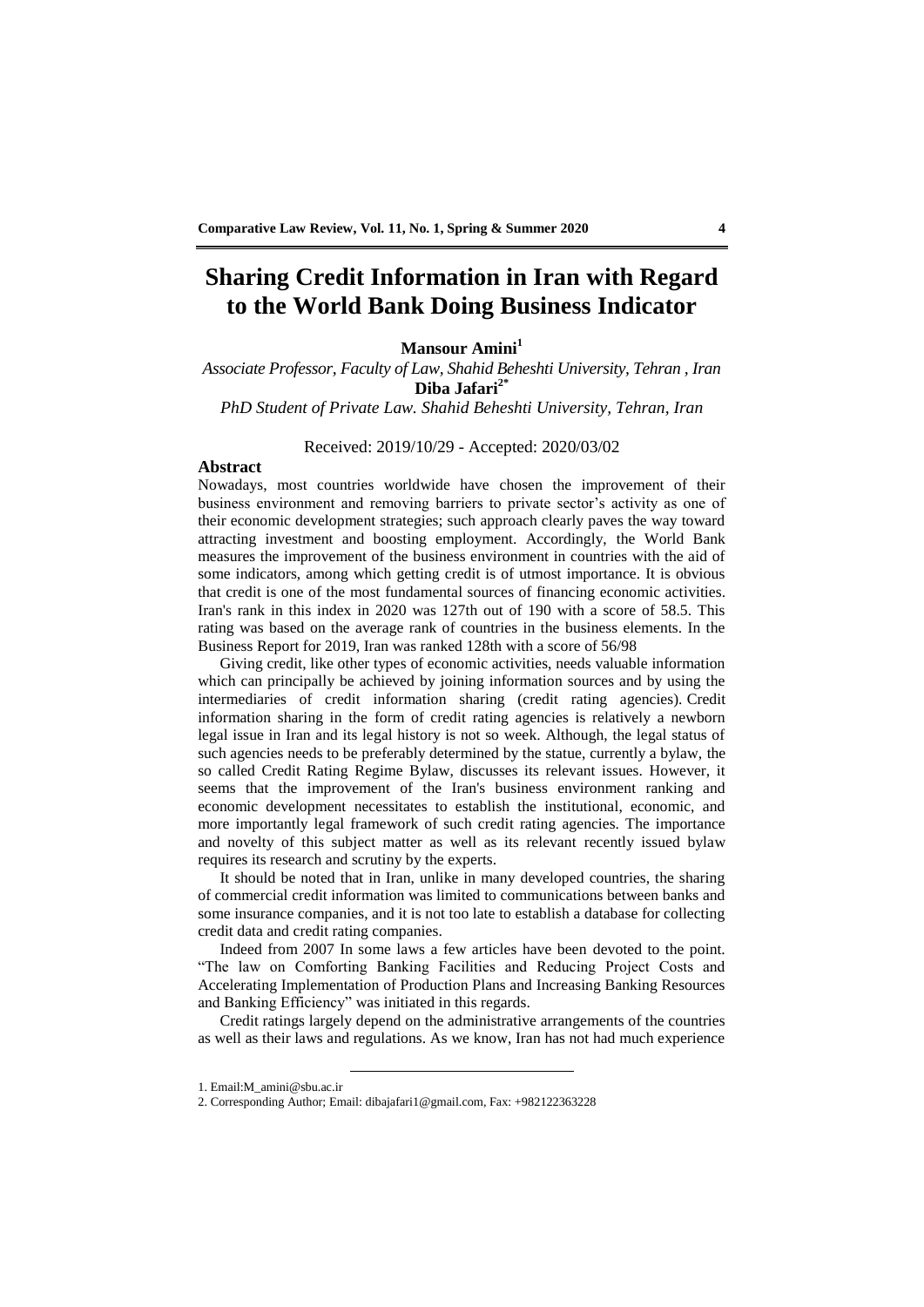in sharing credit information except for limited actions of banks and insurance companies prior to 2007 and the adoption of the bylaws. Based on this, the rating obtained by the depth of credit information indicator was zero until the 2010 report, which reached 4.5 by the launch and operation of Iran Credit Rating Consulting Company. The activity of the company along with the launch of the Electronic Portal of Corporate Registration and the Judiciary Electronic System has improved the ranking of Iran's Doing Business in 2011.

The depth of credit information measures the rules and practices that affect coverage, scope and access to information available through the credit bureau or institution, the amount of credit bureau coverage or credit rating company and the number of natural and legal entities listed in the credit registry.

It is Notable that the credit costs are one of the most important costs that can be considered as one of the fundamental issues of the Iranian economy and sharing information leads to asymmetric information reduction and, consequently, to a reduction in the cost of screening applicants and consequently the cost of obtaining credit which could improve business environment.

Since laws and regulations are important business contexts and there is a particular focus on the World Bank's indicator, the present article examines the regulations governing credit ratings in Iran and conclude that the Recent bylaw- if it is implemented correctly- can lead to the improvement of Iran's rank in the coming years.

### **Keywords**

Credit Rating Regime Bylaw, Credit Information Sharing, Credit Rating Agencies, Information Asymmetry, Doing Business.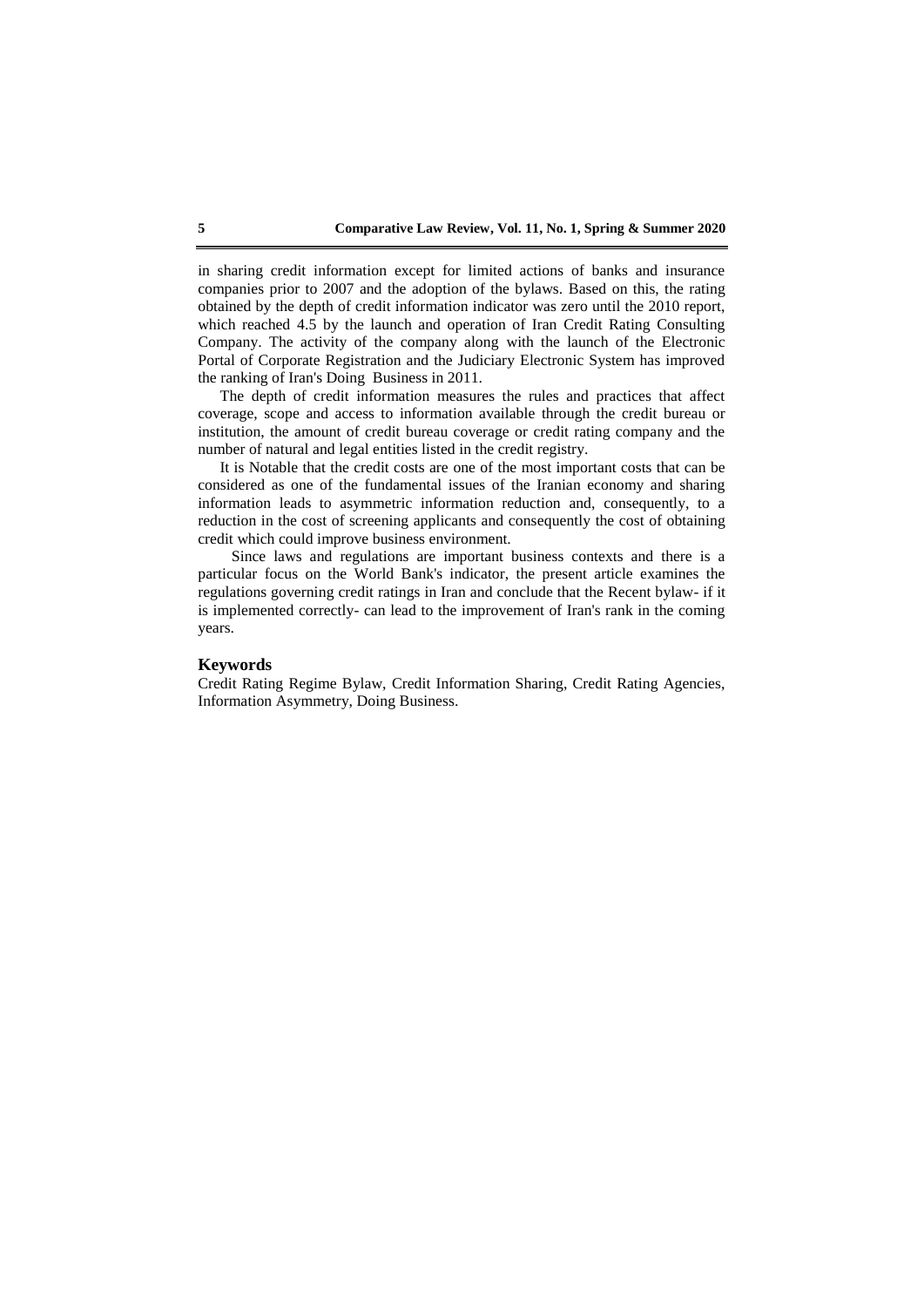## **The Impact of European Court of Human Rights on National Legal Order**

**Mohammad Jalali1\***

*Assistant Professor of Public Law Group, Faculty of Law, Shahid Beheshti University, Tehran, Iran* **Sogol Soodbar<sup>2</sup>** *M.A. in Public Law, Shahid Beheshti University, Tehran, Iran*

Received: 2019/10/24 - Accepted: 2020/03/13

### **Abstract**

After the World War II, European countries decided to establish a convention which protects fundamental human rights in a comprehensive way. This act roots in two main reasons; first of all, as the war was initiated in Europe, it had to ratify a convention which reduces the probability of atrocities' repetition , it also provides the opportunity for European countries to supervise each other. It should be noted that at the time of the ratification, European countries did not have the same condition from the human rights law's point of view. For instance, Ireland was the only country that ratified a national document which obligates the government to protect its citizens' different human rights. In addition, many countries did not have any constitutional court in order to evaluate the consistency between constitutional law and other national laws.

European Court of Human Rights was established with the aim of protecting European citizens' rights by the convention's content. This court permits the citizens of European countries to lodge their applications against the implication of governments in human rights field. Although this organization does not have a direct mechanism to change national legal orders, it can affect the legal system of European countries indirectly. The research on the case law of European countries indicates that judges in national courts refer to the procedure of European court of human rights in many cases, which are dealing with human rights issues. It should be noted that if the court finds out that the human rights of an individual is breached according to the convention, it forces the governments to pay the compensation. After decades, governments realized that they can change their national laws in accordance with the convention in order to avoid paying compensation. This solution leads to the process which is called the Incorporation of European Convention of Human Rights in national legal orders.

As it mentioned before, European countries implicated convention in different ways; this difference is based on the legal position of European Document in European countries. Convention in some countries such as Austria has the same hierarchical position as the constitution. In other countries like France or Portugal,

<sup>1.</sup> Corresponding Author; Email: m\_jalali@sbu.ac.ir, Fax: +982122431756

<sup>2.</sup> Email: sogolsoodbar@gmail.com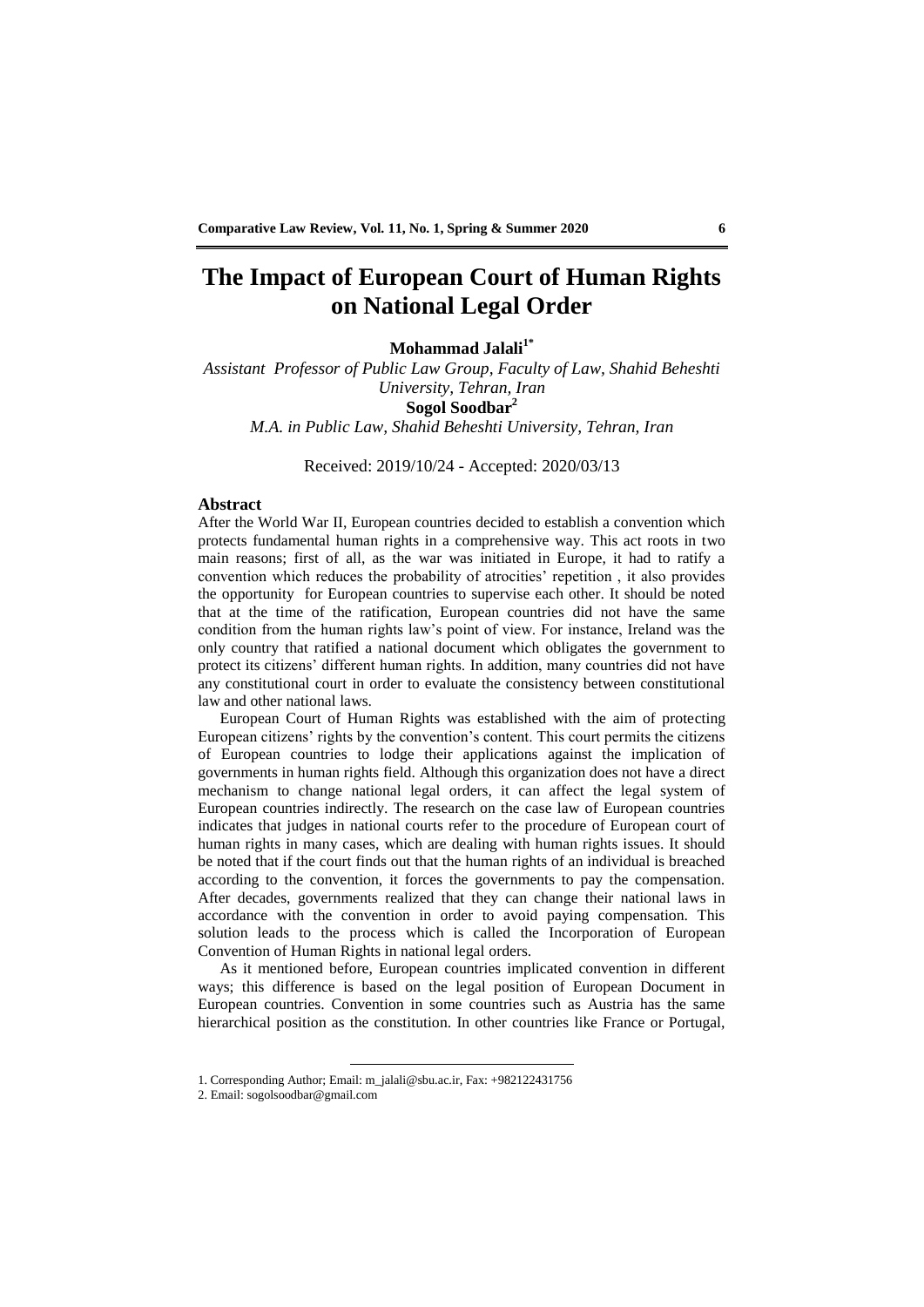the convention is placed upper than normal laws and lower than the constitution. At last in some countries like Britain, the convention is considered the same as normal laws. From another point of view, the approach of European governments to international law affects their behavior with convention as an international document. Some countries like Italy, has a monistic approach, which means that they adapt international law sources such as convention into their national legal order. But the other countries for instance France by choosing dualistic approach have different mechanism for the implication of international documents in comparison with national legal orders. Choosing each of these approaches leads to the different incorporation process of the convention.

Usually national judges use two main solutions in order to incorporate convention in the national legal procedure. They try to interpret their national laws in the light of the convention, or they refuse to apply the implication of laws which are in conflict with the convention. The procedure of national courts indicates that incorporation of convention is a gradual process which is continued up to now. In spite of the different positions of European national legal orders, this convention is considered as an enforceable law. However, high number of applications which is lodged in European court of human rights, indicates that in many cases governments ignore this enforceable position.

### **Keywords**

European Convention of Human Rights, Consistent interpretation, Displaying Conflicting Norms, European Court of Human Rights, Incorporation.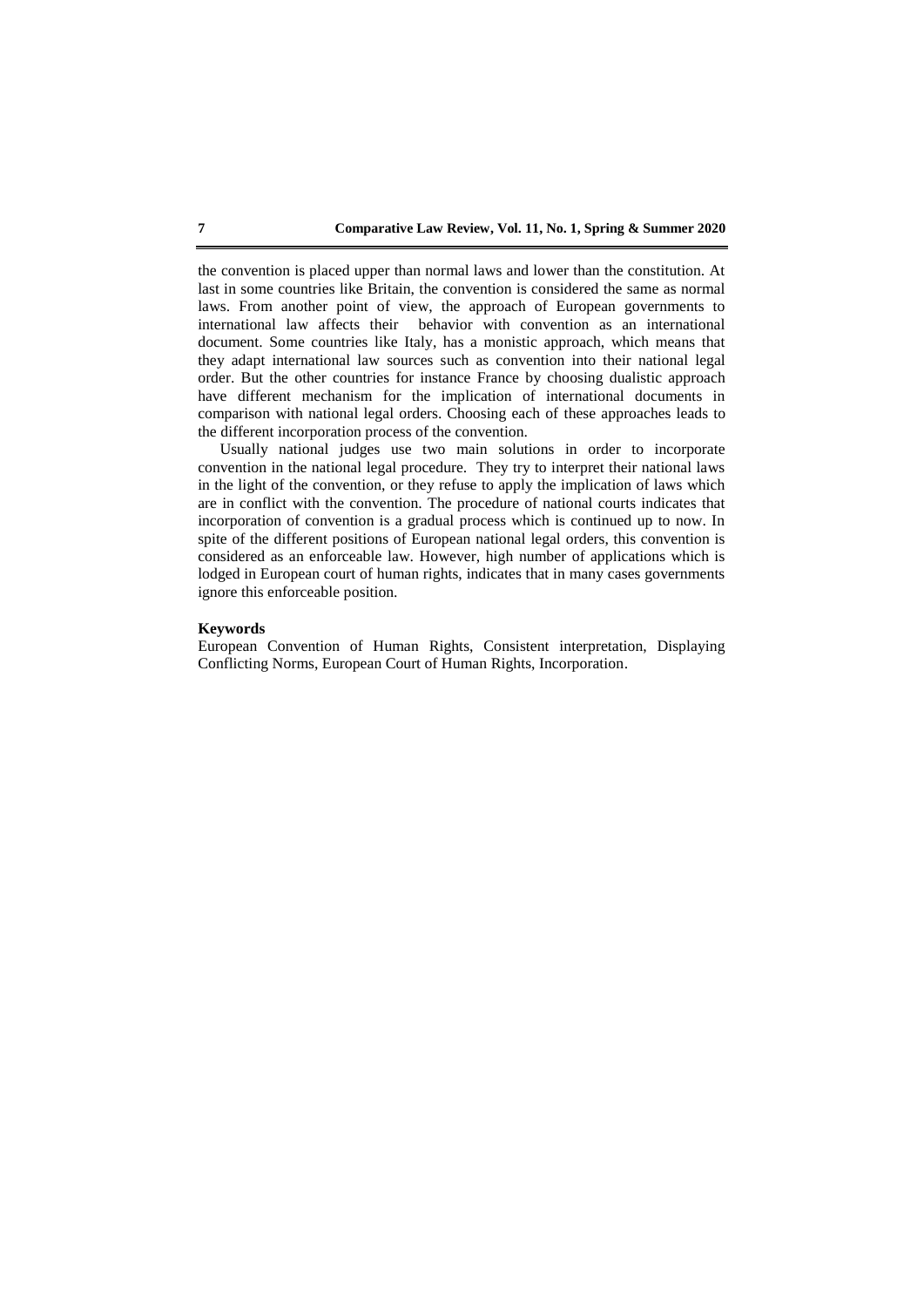# **A Comparative Study of Duty to Retreat from the Position of Self-defense in Common Law and Imamiyah Jurisprudence**

**Saber Hamzehei-Javaran<sup>1</sup>**

*Ph.D. Student, Department of Criminal Law and Criminology, Rafsanjan Branch, Islamic Azad University, Rafsanjan, Iran* **Amanollah Alimoradi2\***

*Assistant Professor, Department of Jurisprudence and Fundaments of the Islamic Law, Faculty of Theology and Islamic Studies, Kerman Branch, Islamic Azad University, Kerman, Iran*

## **Hamid Delir<sup>3</sup>**

*Assistant Professor, Department of Criminal Law and Criminology, Faculty of Law and Political Siences, Rafsanjan Branch, Islamic Azad University, Rafsanjan*

Received: 2019/07/23 - Accepted: 2020/02/24

### **Abstract**

Self-defense is a defense that is often raised by defendants in a criminal trial who were involved in a fight with the victim that resulted in the victim's serious injury or death. The law recognizes the right that someone has to protect his or her own person. but there is some situations which sometimes appears in the criminal defense of self-defense, and which must be addressed if criminal defendants are to prove that their conduct was justified One of these situations in self- defense is that the attacker has started his attack but yet Necessity condition has not existed and the defender has ability to retreat and escape. The key question is whether he has to retreat against the offensive attack or he can continue based on the right to defend himself? This article explores the doctrine of self-defence within the context of the challenges about duty to retreat. This principle requires that someone who found themselves in a violent confrontation had to try to defuse the situation and retreat. In fact the general principle behind the duty to retreat laws is that the use of force - lethal or otherwise - is not justified until a person has made a reasonable effort to avoid confrontation, either by de-escalation or an attempt to leave the area where the threat is occurring. common law in the recent centuries based on the lesser evil and more benefit as a society theory, would require the defender to retreat, since escape is a way to realize the survival of the attacker (more benefit) and reduce the probability of crime (less evil). Failure to do so, despite the achievement of all other conditions of defense, causes rejecting the defense principle. English common-law doctrine strictly limited the cases to which Stand Your Ground applied and earliest American

<sup>1.</sup> Email: hamzejavaran@gmail.com

<sup>2.</sup> Corresponding Author; Email: A.alimoradi@iaurafsanjan.ac.ir, Fax: +983434356649

<sup>3.</sup> Email: hamiddelir97@gmail.com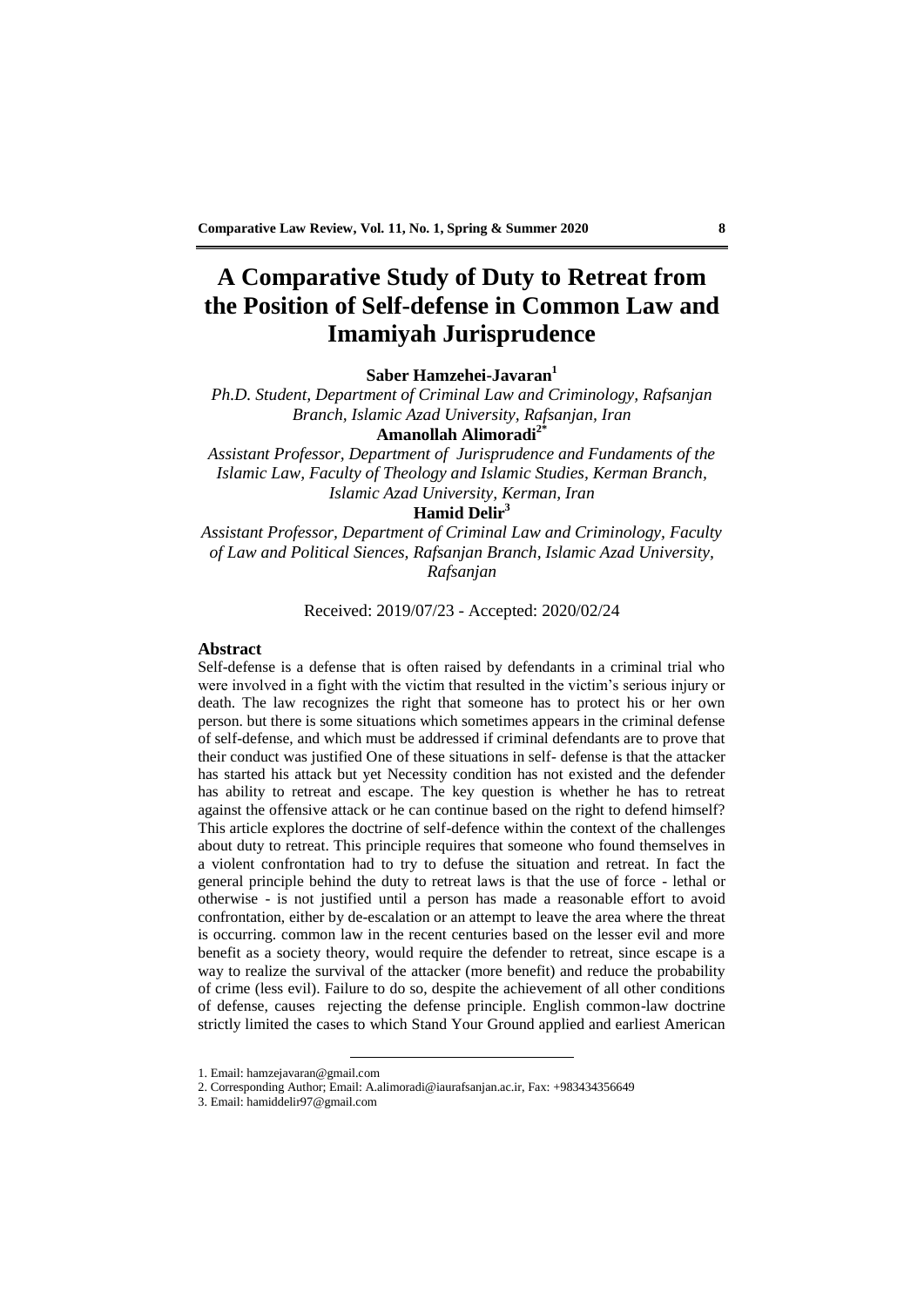self-defense doctrine imposed a general Duty of Retreat, but now also admitted exceptions such as **"**Castle Doctrine" it is named for the axiom that "a man's home is his castle. In the imamiyah jurisprudential texts, the issue of duty to retreat is stated after the defense principal and is only intended to emphasize the protection of the defender during his inability to attack the attacker. Therefore, if the conditions of defense are achieved, the principle of the defense is dominant, and his failure to escape has not a legal effect. German criminal law, based on the individualist theory of the rights to defense, rejects duty to retreat. this theory states that a person "who is attacked" anywhere he is lawfully present has no duty to retreat and has the right to stand his or her ground and meet force with force, including deadly force if he believes it is necessary to do so to prevent death or great bodily harm. But based on the principle of the responsibility of the attacker in the private defense in German criminal law, in the defense against the invasion and children the defender has to retreat or it is considered as a duress defence. Therefore, the defender in these cases is required to retreat. Because he, in the absence of a retreat with the possibility of doing so, he himself is guilty of creating his own duress condition and this is a case of defying his defense.

### **Keywords**

duress, duty to retreat, possibility to escape, self-defense.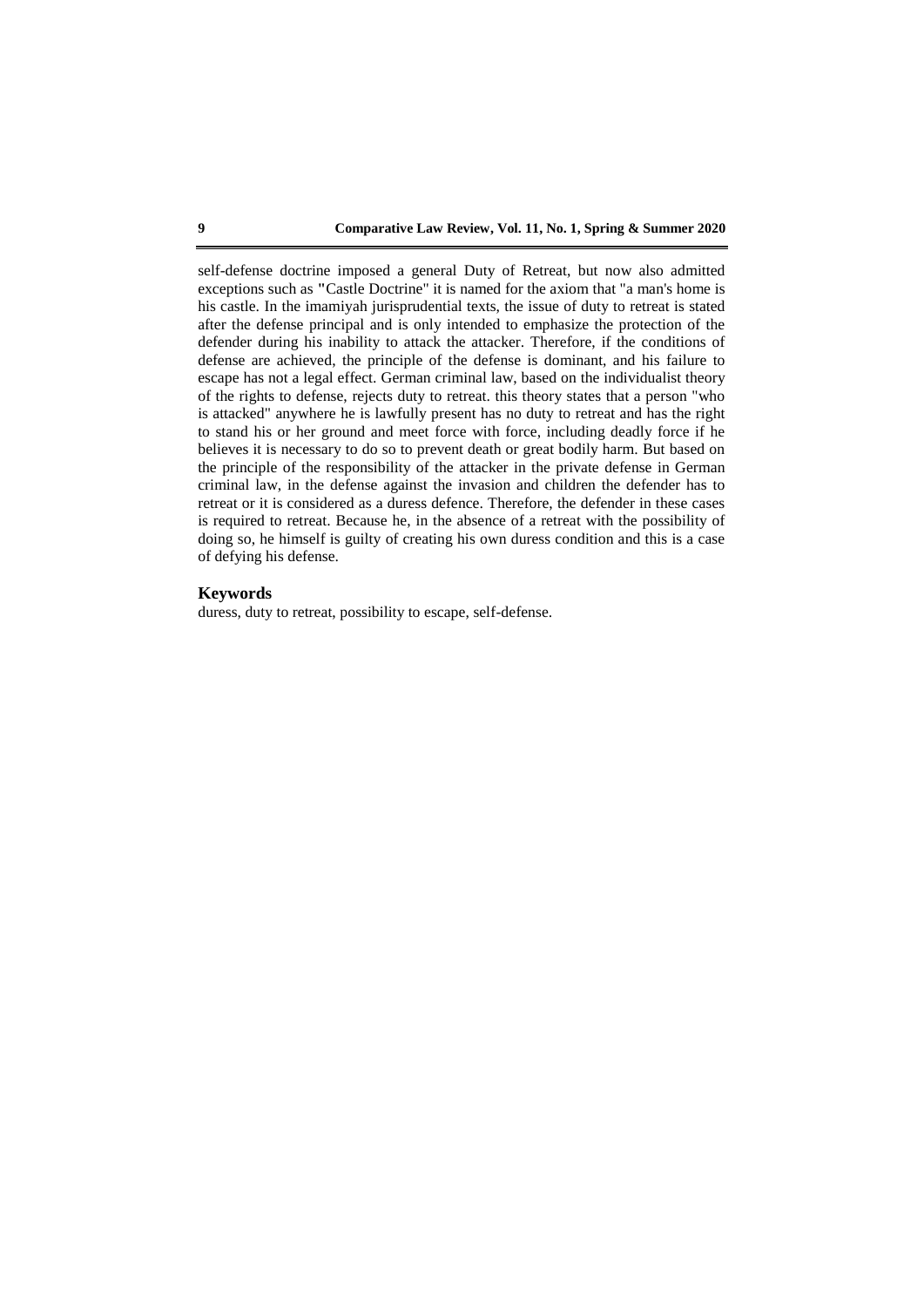# **General Rules of Inopposability in Commercial Law**

**Mahsa Robati<sup>1</sup>**

*Ph.D Student in Private Law, University Of Tehran (Farabi College),Qom,Iran* **Saeed Mohseni2\*** *Associate Professor, Faculty of Law & Political Science, Ferdowsi University of Mashhad, Mashhad, Iran*

**Seyyed Mohammad Mahdi Ghabouli Dorafshan<sup>3</sup>**

*Associate Professor, Faculty of Law & Political Science, Ferdowsi University of Mashhad, Mashhad, Iran*

## Received: 2019/07/07 - Accepted: 2019/10/21

## **Abstract**

"Inopposability" is a situation contrary to the principle and exception to "opposability" whereby the indirect effect of the legal element is disappeared against third parties, meaning that third parties obtain the right to reject and ignore the inopposable legal element. In the scope of Iranian commercial law, there are numerous examples in which "inopposability" is mentioned. In spite of these many instances, it is unclear who, against whom, and how can take advantage of the inopposability, what are the effects of inopposability and how is this situation disappeared. In general, it can be said that the general rules governing inopposability in Iranian law have been ignored.

To answer the above questions and provide general rules of inopposability in commercial law, we should start with the examples of inopposability and then classify them. Numerous examples of this notion in commercial law, can be categorized, based on the legislator's intent to establish the inopposability, to inopposability due to non-disclosure, inopposability due to defect in form, inopposability due to clandestinity, inopposability of nullity and inopposability with the aim of maximizing third party protection.

In order to analyze the general rules of inopposability, in answering the question of who is in favor of the inopposability situation, it should be said that the beneficiaries of inopposability are third parties affected by the legal element, that the legislator grants them the right to choose or right to criticize such a legal element and in principle their "goodwill" is a condition for using it. In answering the question of against who this legal situation is opposable, it should be said that inopposability is opposable before everyone, either to the direct or third parties in such a way that in the assumption of conflict of interest between third parties beneficiaries of inopposability and other third parties, the interest of first persons

<sup>1.</sup> Email: mahsa.robati@ut.ac.ir

<sup>2.</sup> Corresponding Author; Email: s-mohseni@um.ac.ir, Fax: +985138813090

<sup>3.</sup> Email: ghaboli@um.ac.ir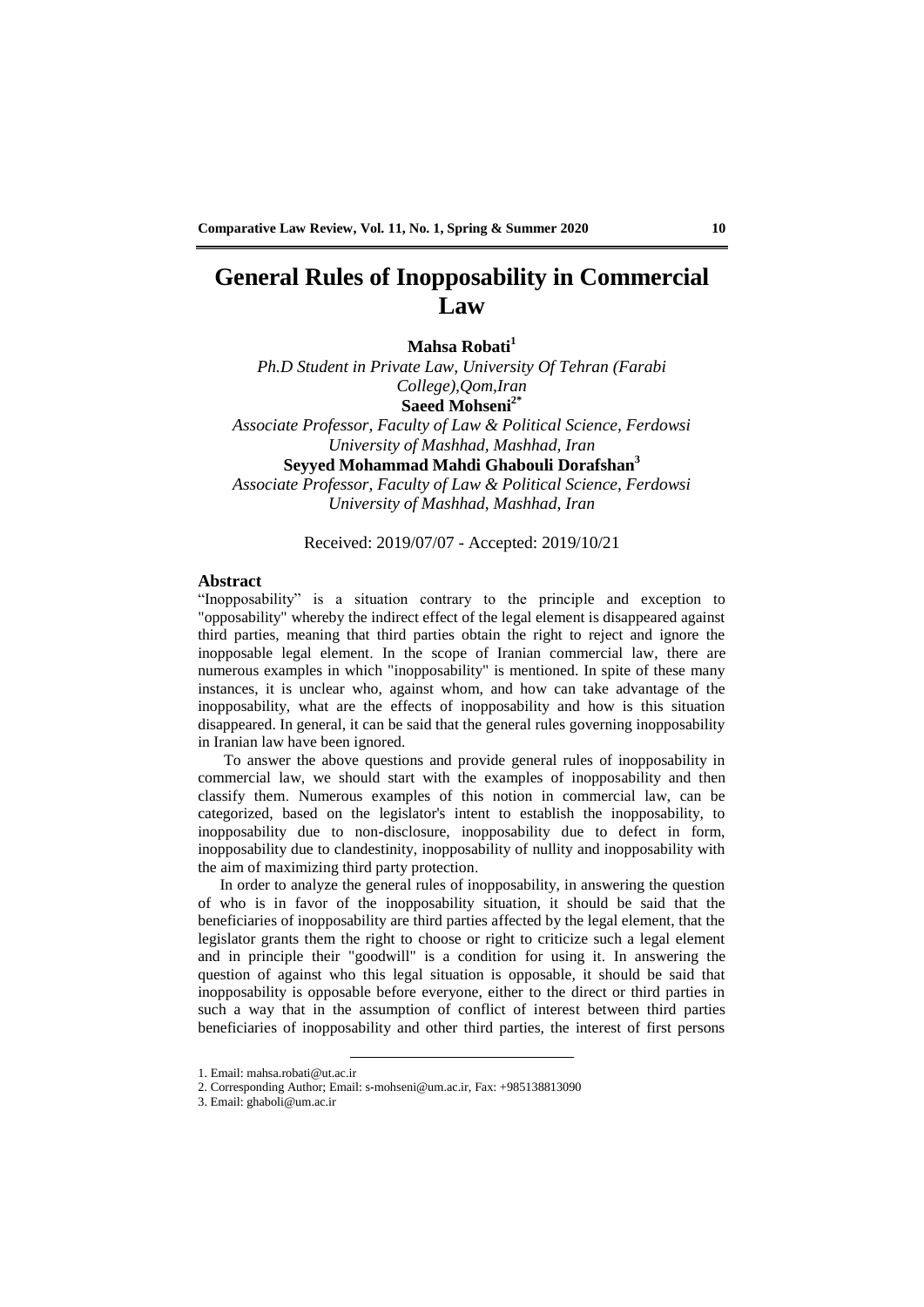must be prioritized. In examining how to use this legal situation, it can be said that interested third parties can suffice to present their right in the form of objection. That is, if the third party is the defendant of litigation, it is sufficient to refuse the action brought against himself and, if the third party is the plaintiff of litigation, it is sufficient to refuse the objection due to the opposability of legal element with inopposability.

The effects of this legal situation on third parties include the disappearance of the harmful effects of the legal element on said persons. Therefore, if the legal element is not harmful to the third party but vice versa is in his favor, the inopposability is disappeared. In the case of the effects of this legal situation on direct parties, since the direct effects of the legal element on its direct parties are not harmful to third parties, such effects are retained and in fact towards direct persons, theoretically, the situation is as if there is no inopposability.

Finally, it should be noted that , contrary to absolute nullity, inopposabilityis a deteriorating situation. In cases where the inopposability is due to the failure to comply with the formalities, this situation is generally resolved by subsequent observance of required formalities. Since the legislator has in principle considered the goodwill of third parties as a condition in establishing inopposability, this situation has also been disappeared in the assumption of third party awareness. In addition, due to the right to choose, as a result of the inopposability, for third party, one of the disappearance of the inopposability may be the waiver of the said persons from inopposability, or in other words, waiver their right to criticize.

#### **Keywords**

Goodwill, Indirect Effects, Inopposability, Supportive Sanction, Third Parties.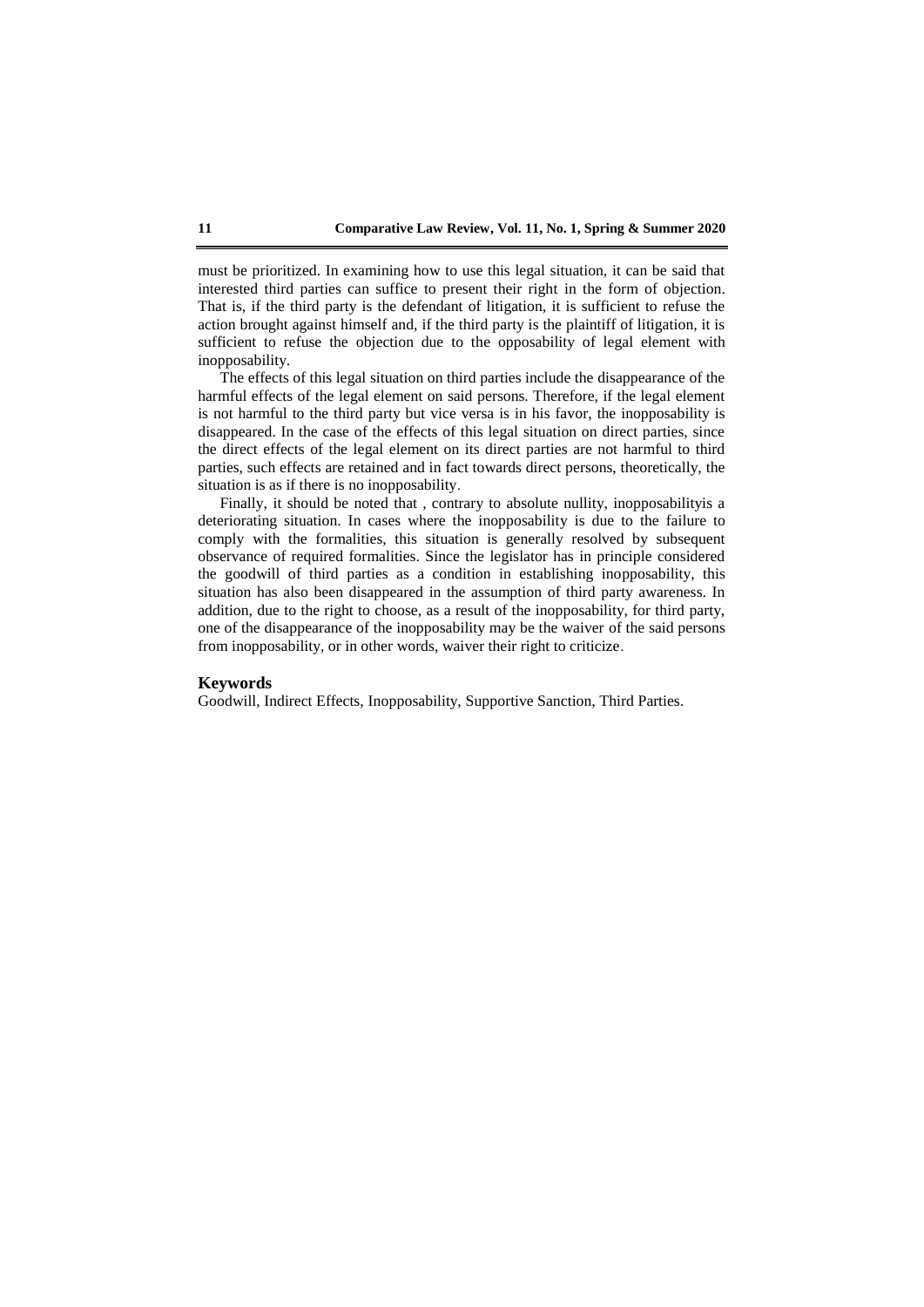# **Comparative Study of Rehabilitation of Terrorist Criminals as a new Counter-Terrorism Strategy in Islamic Republic of Iran and Singapore**

**Behnam Rastegari1\***

*Asistant Professor, Faculty of Law and Political Science, Shiraz University,Iran* **Zohre Vakilpoor<sup>2</sup>** *Master of International Law, Islamic Azad University, North Tehran Branch,Iran*

Received: 2019/07/15 - Accepted: 2019/11/02

## **Abstract**

Nowadays, rehabilitation is considered as a legal strategy in dealing with criminals in the criminal justice system and it has left significant positive effects; but the question is whether this approach can yield the same positive results in the face of perpetrators of serious crimes, such as terrorist crimes? After the 9/11 terrorist attacks, the attitude towards terrorism changed so that the United States used the word war to fight. A word that has brought with it a lot of problems, and brought a new challenge in international law and community. Because the war, according to international definitions, required its own circumstances and could not accommodate this struggle under its umbrella. In practice, terrorism has become to a security crime in the politics and law of countries, and this change in the nature has led to governments to introduce terrorism more than a crime. Terrorist criminals were excluded from the category of criminals, and the fight against terrorism became the primary policy of governments. In a legal analysis, it can be concluded that to convert to a security crime, means make more security for society. This point of view of social defense movement that knows a criminal as a patient, and pay attention to their reform, and in the school of realism that knows a criminal as a victim of physical and social factors offers moral responsibility instead of social responsibility and punishment instead of supply measures, has distanced. And again the classical view, or the idiom "orbit crime", has been taken into consideration. In this case, the perpetrator is a danger to others that has threatened the security of society. For this reason, securityism emphasizes to hard and disproportionate punishments with crime committed to control the danger has been created by the offender. Therefore, the terrorist criminals are the destructive security agents who suffer the most severe punishments because of the nature of their crime and the many incidents that have so far caused human society. Terrorists are people who feel alien at their community, which may be the result of different community situations such as economic, social, political and psychological conditions or a combination of

<sup>1.</sup> Corresponding Author; Email: behnam.rastegari@shirazu.ac.ir, Fax: +987136287311

<sup>2.</sup> Email: zohrehvakilpoor@gmail.com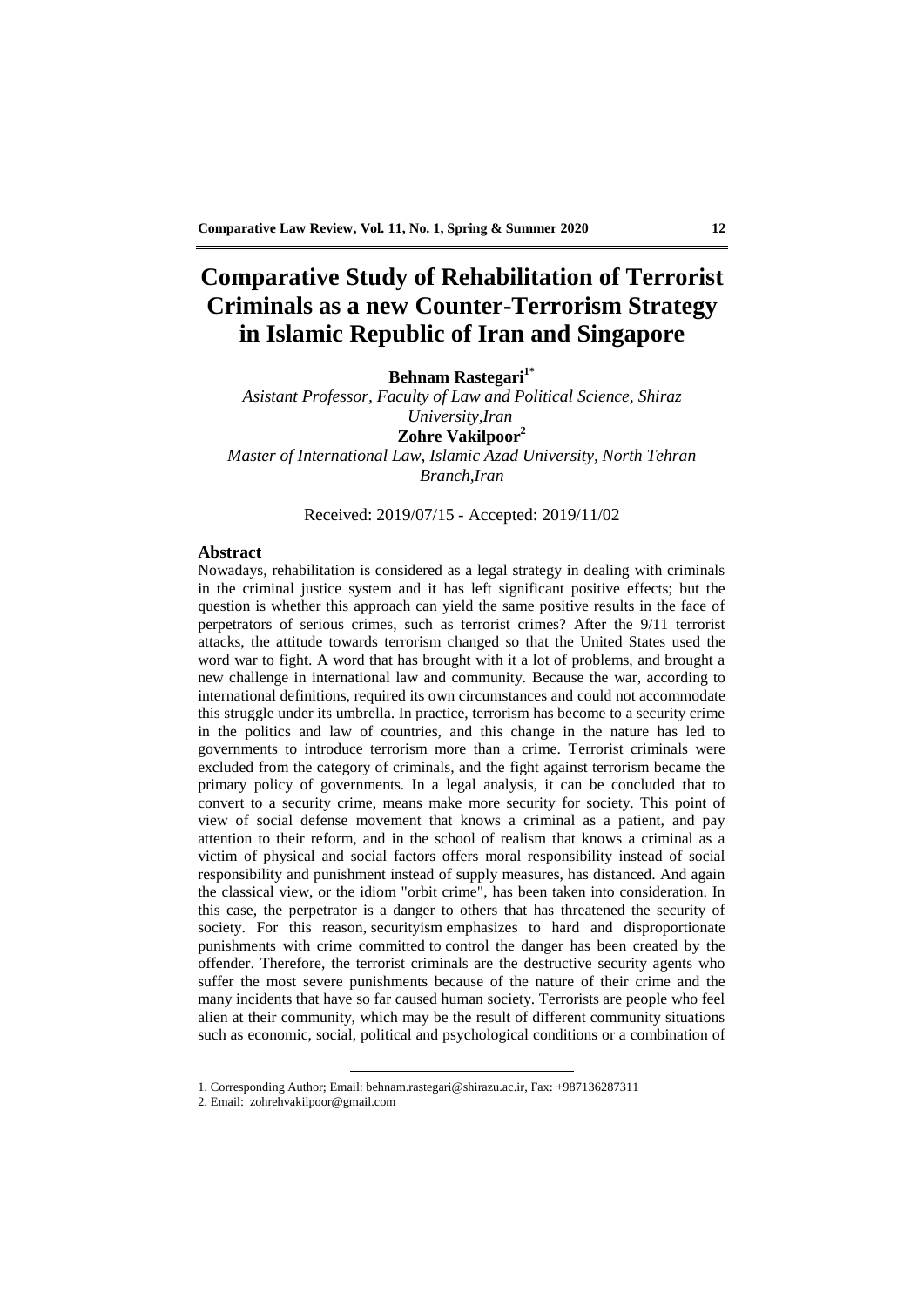these. As a result, they start protesting and revolt when they feel dissatisfy and alien, but because these revolts cannot quell their outrage, they eventually launch terrorist operations.

The fight against terrorism in the shadow of the military tool has done in many forms to date. But the important point is that in this type of campaign, terrorism may soon be destroyed and its perpetrators eliminated, but the lifetime of this success is short and countries will fail in the long run. Whereas the use of rehabilitation tools on terrorist criminals is a new and useful strategy to counter terrorism that guarantees countries success in the long run, and so far it has been able to provide excellent stability and security in its implementing countries.

Iran has experienced many terrorist incidents throughout its history, and as one of the active countries in the counter-terrorism has used different strategies in this struggle. As compared to Iran, Singapore has used of terrorist rehabilitation as a new strategy alongside other strategies in its counter-terrorism, and it has been able to prevent eventual attacks and the resulting damage so far. The present study, in the form of a qualitative research, and with use comparative research has investigated rehabilitation of terrorist offenders and it compared them to the conventional methods of counter-terrorism in Iran and Singapore. Finally, the findings of this study are as follows; despite the positive results of rehabilitation of terrorist criminals in Singapore, Iran has not used this method so far in its counter-terrorism. Due to the current situation in Iran, the need for this strategy is more evident than in the past.

#### **Keywords**

Terrorism, counter-terrorism, new strategy of counter-terrorism, rehabilitation, terrorist criminals.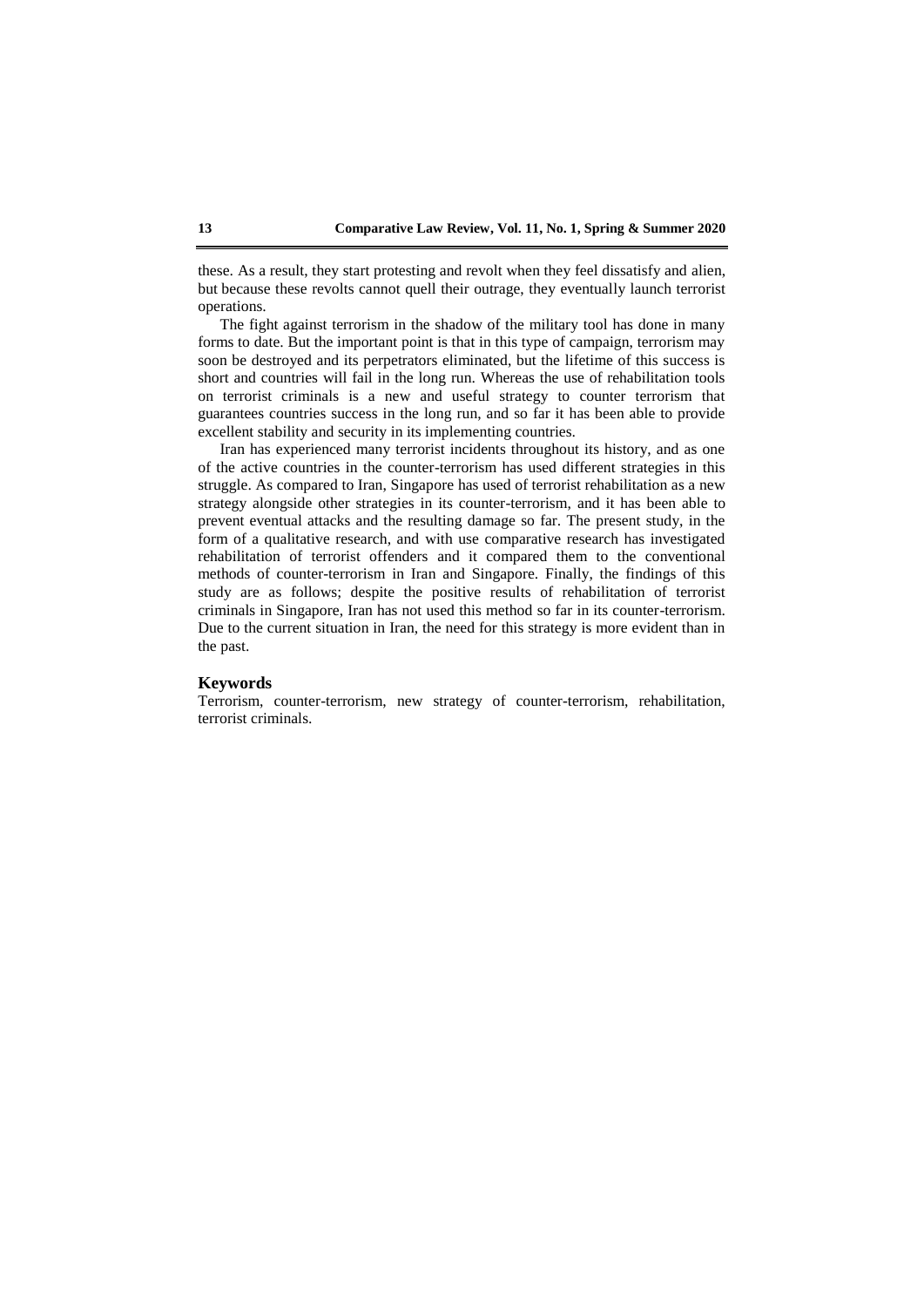# **A Comparative Study of Unconscientious Testimony in Iran's Criminal Procedure and the International Criminal Court, with an Emphasis on William Ruto's Case**

**Seyyed Mahdi Seyyedzadeh1\***

*Assistance Professor, Law department, Ferdowsi University of Mashhad, Mashhad, Iran* **Mahdi Gaemi<sup>2</sup>**

*P.h.D. Candidate, Criminal Law and Criminology, Ferdowsi University of Mashhad, Mashhad, Iran*

## Received: 2019/04/01 - Accepted: 2019/11/22

## **Abstract**

In all legal systems, testimony is one of the most important reasons to prove. Witness one of the key actors in the criminal justice system who plays an effective role in proving the crime. The importance and role of witnesses in criminal proceedings in the field of reason goes back to one of the most widely used arguments in the judicial system, the hearing of witness statements, so that witnesses are seen as part of the criminal justice system through their participation in the criminal process. Witnesses who bear the brunt of martyrdom, especially in severe and organized crime, are subject to physical,, and psychological threats. Accordingly, due to distance, job loss, administrative problems, etc., the witness may refuse to appear in court and testify. On the other hand, witness statements have a prominent role in the discovery of crime and the punishment of criminals and the provision of justice. The above considerations of domestic legal systems and international conventions seek to incorporate measures of witness protection and encourage them to participate in the process of judicial justice in criminal law. One of the measures that can provide intuitive security and sharing is the use of in-person testimony. Especially in international crimes, which are mainly witnesses to their own victims and on the other hand, the difficulty of the physical presence of the witness in court, due to the distance and the lack of material facilities. Whereas prior to the legal literature there has been no discussion of witness testimony and the majority of writers have analyzed the testimony of witnesses under the terms of witness testimony to the extent that they author an independent research paper in this field. Has not been affected. In this respect, the present research is a new topic that needs further discussion.

Untitled testimony is a general title that includes methods that the court credits to testimony taken outside the courtroom as a proof of guilt. The most important cases can be: written testimony, testimony, testimony through the internet and technology

<sup>1.</sup> Corresponding Author, Email: seidzadeh@um.ac.ir, Fax: +985138803880

<sup>2.</sup> Email: Mahdi.ghaemi@yahoo.com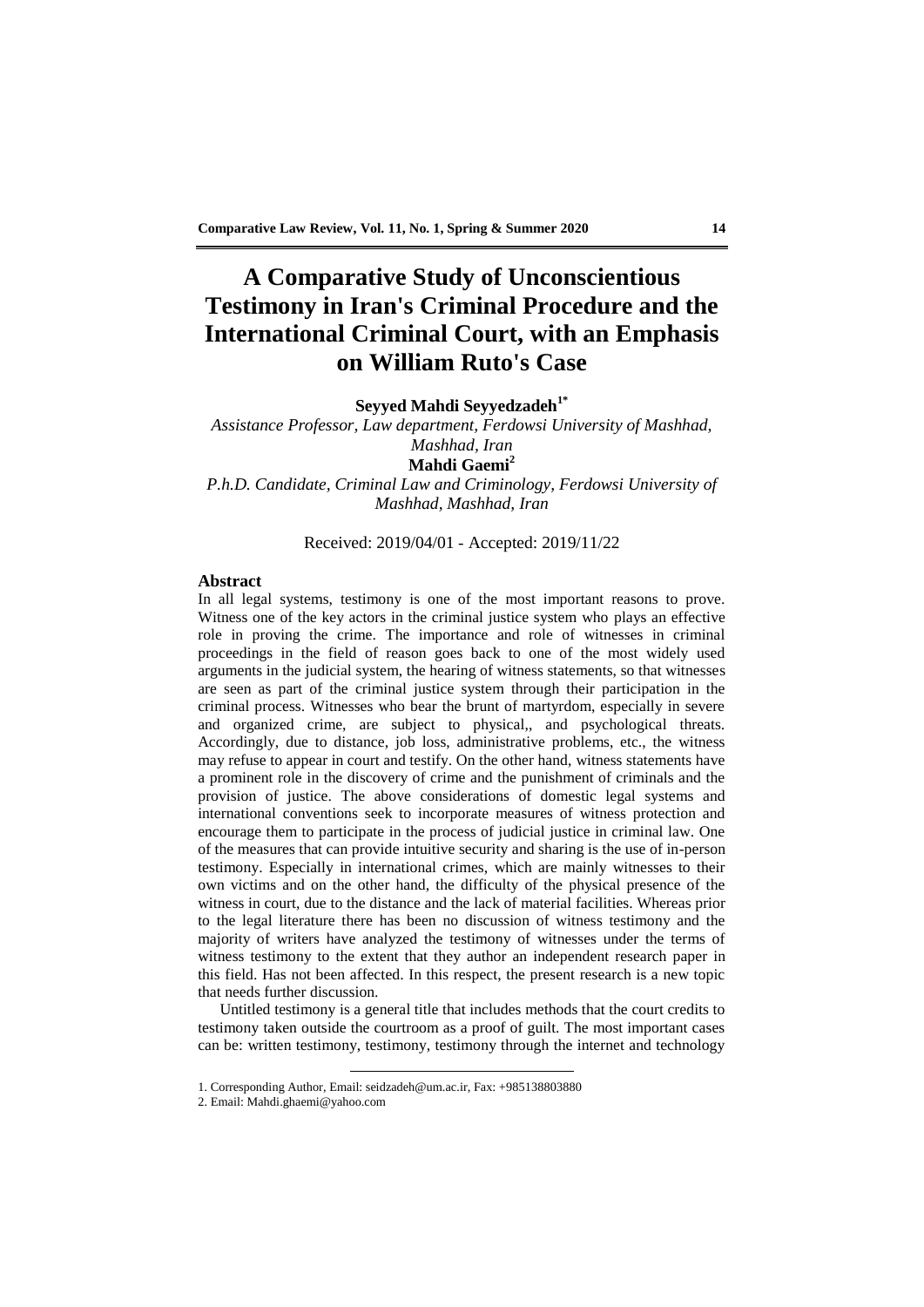or non-public hearings, testimony without the presence of the defendant or his or her defense counsel. While it has benefits such as protecting witnesses, encouraging witnesses to testify, reducing court costs, etc., it may also conflict with the defendant's defense rights in some cases. Iran's criminal law has stated the legitimacy of some examples of non-formal testimony, but insists that non-personal testimony does not lead to a violation of the defense's right to be accused of equality of arms. Iran's Criminal Procedure Code stipulates that the prosecution is primarily concerned with the intent to dispose of the parties to the dispute, but the trial is primarily attended by witnesses unless its presence is proven. Although international documents and the Statute of the International Criminal Court have recognized some of the evidence of non-official testimony, in the case of Kenya's Vice President William Ruto, he referred to the intentional prosecution in connection with the violence that took place after the 2007 elections. He had presented a reason for refusing to testify in court. The prosecutor's efforts failed in this case and the court ultimately ruled that the pre-recorded testimony was rejected. After Ruto was released from trial and punished, the need to discuss extrajudicial testimony was further reinforced by the belief that how to ensure that witnesses are convicted of international crimes. Encouraged them to participate actively in the judicial process.

Unlawful testimony Although some of its cases have been explicitly accepted in international court and international law, its legal validity as a reason remains in doubt. On the other hand, in defense of the rights of the accused, there are cases in Iranian criminal law and international documents and the Statute of the Court which contradict the acceptance of unnecessary testimony. Some, however, have proposed methods as alternatives to unnecessary testimony, such as the method of testifying in the presence of an impartial person or entity and the method of granting judicial power. The present study, using the analytical-descriptive research method and using the library method of non-existent testimony and its cases in Iran's criminal procedure and international documents and international judicial procedure has investigated. It also, Emphasizing on the case of William Ruto, the indictment materials and international documents, in particular the Statute of the International Criminal Court and the Rules of the Court, explains how and where the abusive testimony violates the defendant's rights, and what are some ways to use both the not in perosn testimony method to prove the crime and the rights of the accused.

### **Keywords**

Unexpected testimony, international judicial procedure, accused rights, ICC and protection of witnesses.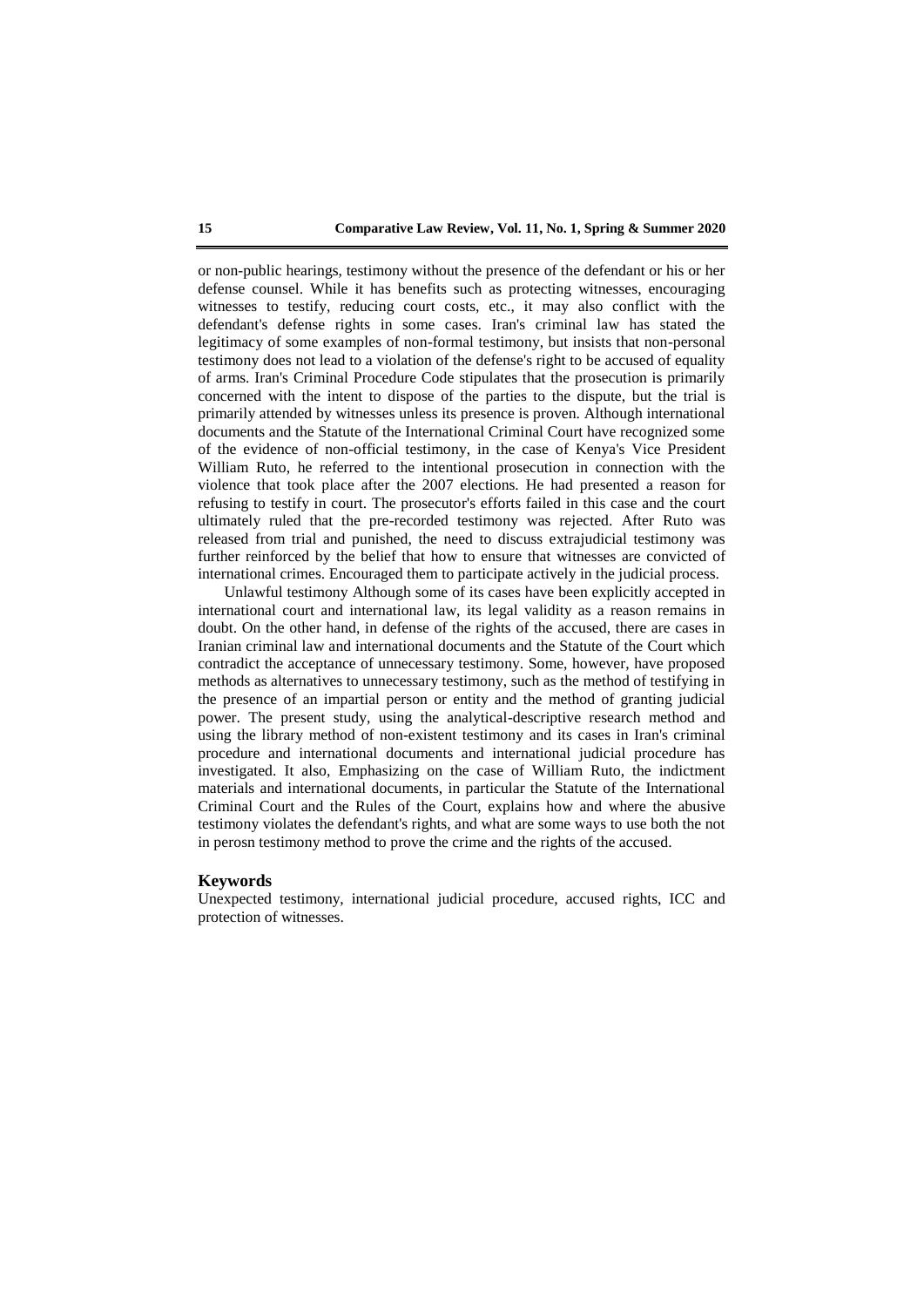# **Provisional Measures and Its Implications in the International Tribunal on the Law of the Sea's Judicial Procedure; A Manifestation of the Defendant's Human Rights Considerations with Respect to the Victim's Requirements**

## **Javad Salehi\***

*Associate Professor of Payam-e-Noor University,Tehran,Iran*

Received: 2019/08/15 - Accepted: 2019/12/14

## **Abstract**

Mandate of provisional measures in international courts is necessity of fair trial and of means to realize human rights considerations in favor of accused. Provisional measures in the ITLOS's Procedure, is used to observe the accused's human rights and his provisional release until competent authority dealt and the final verdict and execution of sentence. But the Italian flag state's case against India's coastal state at the ITLOS shows human rights considerations is in favor of victims who lost their lives as a result of the accused's action. This situation is favorable and achievements of victimology science, but undermines the defendant's standing and rights in future criminal proceedings at domestic level. While there is a proportionate criminal mechanism to serve the interests of the victim and to prevent the accused escaping. Critical analysis and comparative achievements of this approach is the subject of this paper which has been done by descriptive-analytic method and has originality and innovation. The research question is: What is the position of the defendant's human rights considerations in the ITLOS's judicial procedure in issuing provisional measures? Findings of this study show that human rights considerations in favor of the victim in the ITLOS's judicial procedure are influenced by damage to the marine environment and its living resources are affected in most cases and its preference over the defendant for the protection of the interests of the human community. But in this case, both the accused and the victim are human, and the interests of one another do not take precedence over other by the above formula. Therefore, the Court's usual practice of safeguarding the victim's material (marine environment), should not ignore the human rights considerations of the accused in favor of the victim (human) at the time of his provisional release.

But in this case, it is thought that the consideration of human rights requirements in favor of the defendant in the interim measures of the ITLOS also has a negative impact on the process of dealing with the dispute. Therefore, the Court has chosen a moderate approach to avoid this situation, namely the suspension of the coastal state's criminal investigation and prosecution, without mentioning the temporary release of the accused for the benefit of the victims' families. But human rights

<sup>\*</sup> Email: Javadsalehi@pnu.ac.ir, Fax: +983432469525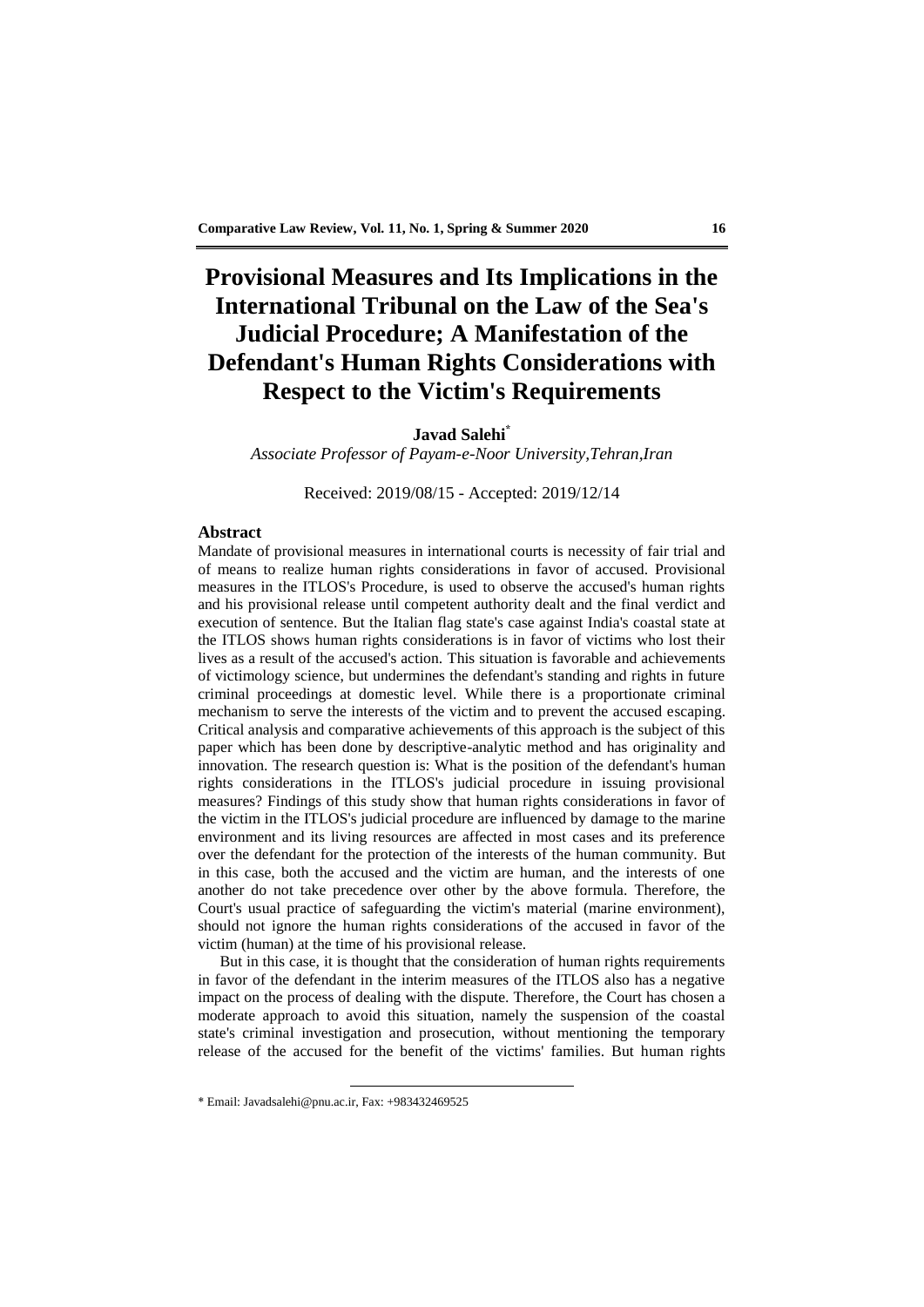considerations in favor of crime victims' families continue to appear in the ITLOS's approach to the accused. However, the minimalist approach of some judges of the ITLOS has attracted the attention and necessity of realizing human rights considerations in the interim measures in favor of the accused. The reasoning of the ITLOS justices has ignored the human rights requirements of the accused, while observing the human rights requirements of procedure is prioritized when ordering interim measures. Therefore, the temporary release of Italian nationals, even though it has a negative impact on the principle of settlement of the dispute between the flag state and the coastal state, is more preferable. Disclaimer that the ITLOS does not deal solely with the mechanisms provided for in the Convention on the Law of the Sea in dealing with this case. This approach is influenced by the incorporation of human rights documents in addition to the provisions of the Convention on the Law of the Sea, if necessary, even though the main dispute between the parties is limited to the interpretation of the provisions of the Convention on the Law of the Sea.

The interpretation of the provisions of the Convention on the Law of the Sea, in accordance with other international documents, is therefore appropriate for the realization of international criminal justice. Therefore, the interpretation and application of the provisions of the Convention on the Law of the Sea on the basis of the teachings of international law and international human rights standards have been difficult in this case. In interpreting the provisions of the Convention on the Law of the Sea and observing the principles of necessity and proportionality in the exercise of coastal state jurisdiction over the seizure of ship and detention of its crew, it is still bound by the application of other international law rules deriving from international human rights instruments. Of course, human rights considerations in favor of victimization in the ITLOS case law are affected by the fact that the marine environment and its living resources are affected in most cases, and its preference over the defendant for the protection of the interests of human society. But all the cases before the ITLOS are not same condition. Disclaimer that there is no difference between human beings and the marine environment as a victim and in both cases the position of the defendant's interpretation must be respected. Protecting the interests of the victim (marine environment) should not neglect the human rights considerations of the defendant in favor of the victim at the time of temporary release until commencement, trial and executive sentencing. In such circumstances, it is essential to consider the human rights requirements in interpreting each of the provisions of the Convention on the Law of the Sea with a view to balancing and protecting the rights of the parties. However, subject to the provisions of the Convention, only compensation, confiscation of property and fines are subject to the detention and punishment of imprisonment of crew or personnel. In this case, both the accused and the victim are human, and the interests of one another are not prioritized. The court's approach to the victimization of the victim, therefore, is not justified, arguing that the defendant's liberty adversely affects the judicial process, while there is no basis for this argument and not provided.

#### **Keywords**

International Tribunal on the Law of the Sea, Provisional Measures, Marine Environment, Human Rights Considerations.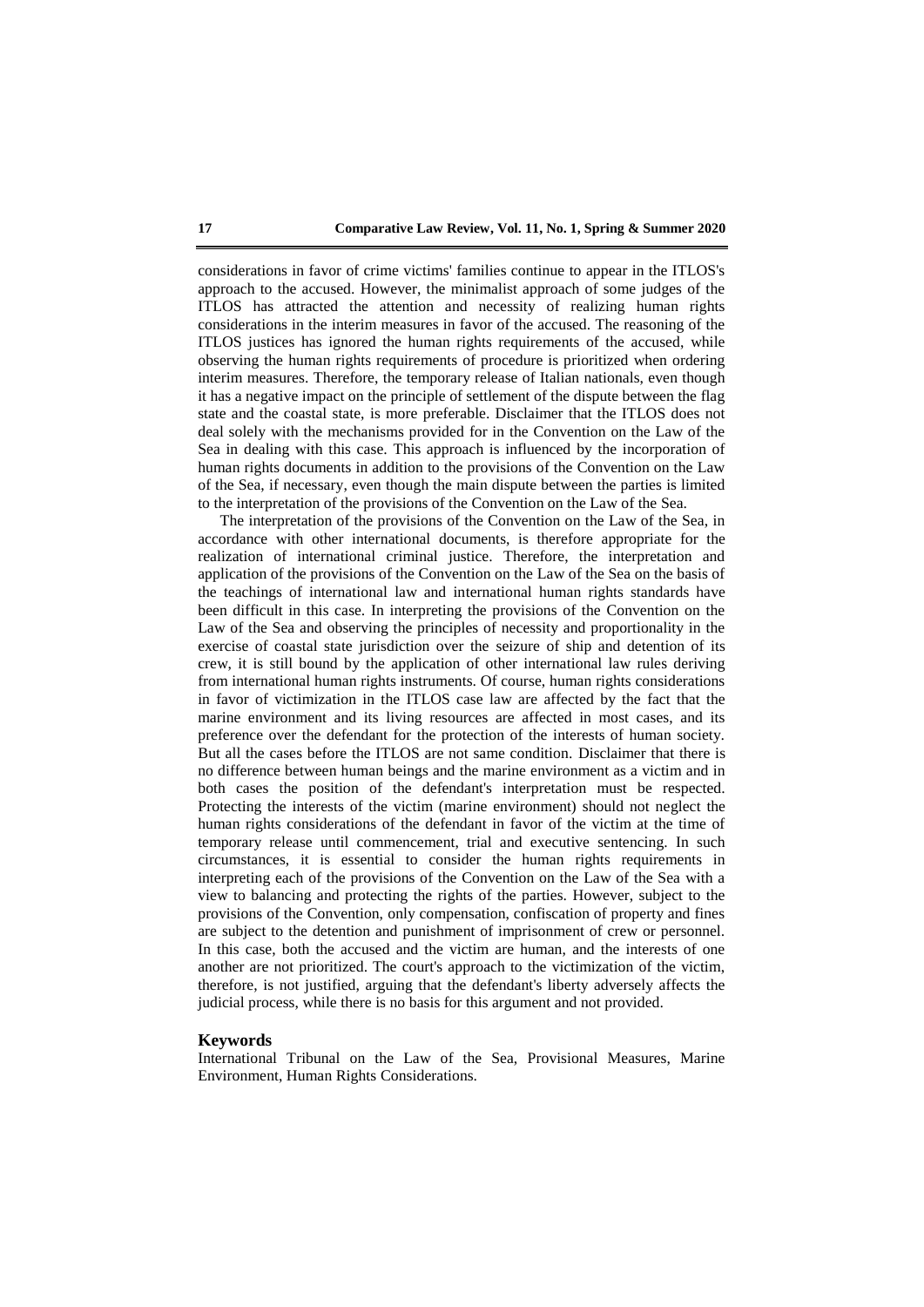# **The Evolution of Legal Systems of Companies Registration based on Right to Access to the Information**

**Nasrin Tabatabai Hesari1\***

*Assistant Professor, Faculty of Law & Political Science, University of Tehran, Tehran, Iran* **Soroush Safizade<sup>2</sup>** *MA.in Law of registration of documents and real estates at University of* 

*Judicial Sciences & Adminstrative Services,Tehran, Iran*

Received: 2019/07/08 - Accepted: 2019/10/13

## **Abstract**

Nowadays, Companies Registration in different legal systems are considered as a developed organization which besides undertaking the registration of the company as the final stage of establishment (administrative dimension), has the responsibility of providing information symmetry with the internal and external stakeholders (contractual dimension) at minimum cost. Historical studies, however, have shown that Companies Registration did not initially carry out this advanced mission; rather, it developed and expanded its functions over the time through an evolutionary process and step by step after economic failures, and finally, it has reached today's efficient system. Accordingly, legal systems have experienced, over time, three types of business registration information systems:

a)administrative systems: After the failure of the Chartered Company system, multiple pressures by liberals, eventually, led to the liberalization of the establishment of the corporation, and by establishing companies registration organization in various legal systems, the founders were able to obtain a corporate registration certificate by providing identity information to the corporate registration system known as Reference Data. The mere founding role of business firms in the era of liberalism led to rising the Administrative systems of Companies Registration.

b)Supportive systems: In the era of liberalism, always both internal stakeholders (small shareholders and employees of the company) and external stakeholders (creditors and individuals seeking economic interaction with the company) have very weak position compared with controllers (managers) in terms of information symmetry. After World failure of economic in1930 , in order to protect the interests of stakeholders, the Companies Registration developed its roles on the basis of gradual process, to expose and provide a greater scope of information that are known as "financial-economic information". This greater role that supports stake holders provides Supportive systems of Companies Registration.

<sup>1.</sup> Corresponding Auther; Email: nasrintaba@ut.ac.ir, Fax: +982166497912

<sup>2.</sup> Email: s.safizade90@gmail.com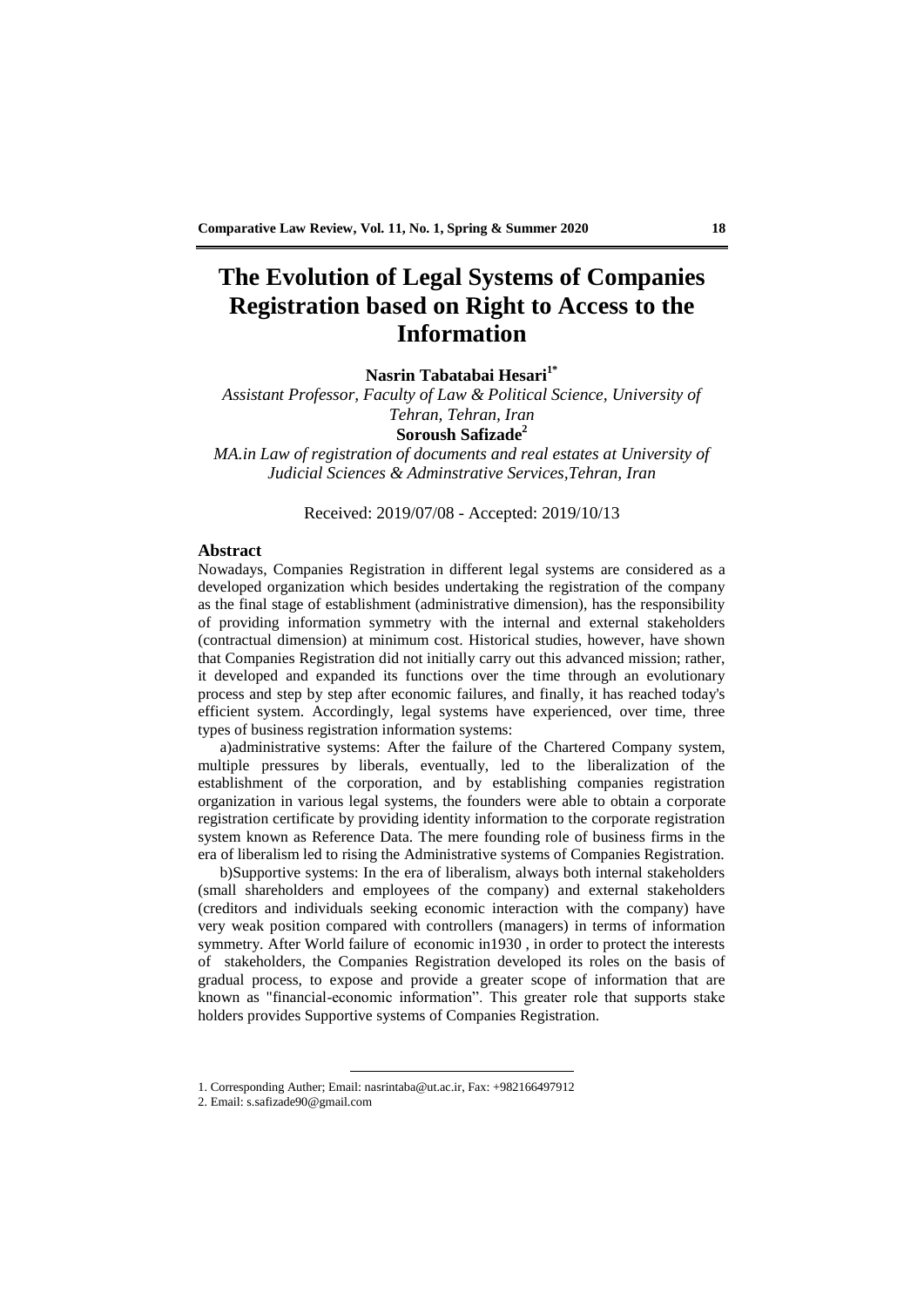c) Inexpensive systems: After the era of the "welfare state" in the age of "regulation," the discussion of "efficient interventions" of the government and the "cost reduction" arose. Thus, a system called the "Inexpensive system" emerged to reduce the contractual and administrative costs of collecting and accessing information.

Ignorance of "developments of roles of companies registration organization " in the Iranian legal system, has led to lack of understanding of the reasons for the interference of this organization in each of the information domains and as a result, it has caused a weak situation in the system of registration of Iranian companies in terms of information provision, that in addition to failing to guarantee the establishment of a company, at the stage of entering into business contracts, it is unable to "reduce costs" and "create information symmetry" ,and for this reason, other Inter-organizational system that have a different function - such as the Codal system that is embedded for special information of stock market companies- have to bear the burden of this institution partly.

The purpose of this paper, based on a comparative approach to the types of "Companies registration systems from the perspective of access to information" in the field of Continental Europe and Common Law and to analyze the legal foundations of corporate registration system evolution, is to show that, in the legal perspective, Iranian Companies Registration like other corporate registration systems, is in the process of saving access to information in quantity and quality dimension; however, the executive barriers do not permit the implementation of the intended legislator system. Accordingly, it has finally been suggested that, in order to resolve executive problems and build appropriate capacity for the implementation of the regulator intended system, it may be possible, under existing regulations, to define the functions and competencies of the corporate registration body in the form of executive actions such as by-laws or directives and guidelines.

## **Keywords**

registration law, reference data, economic data, Ministerial system, Supportive system, Inexpensive system.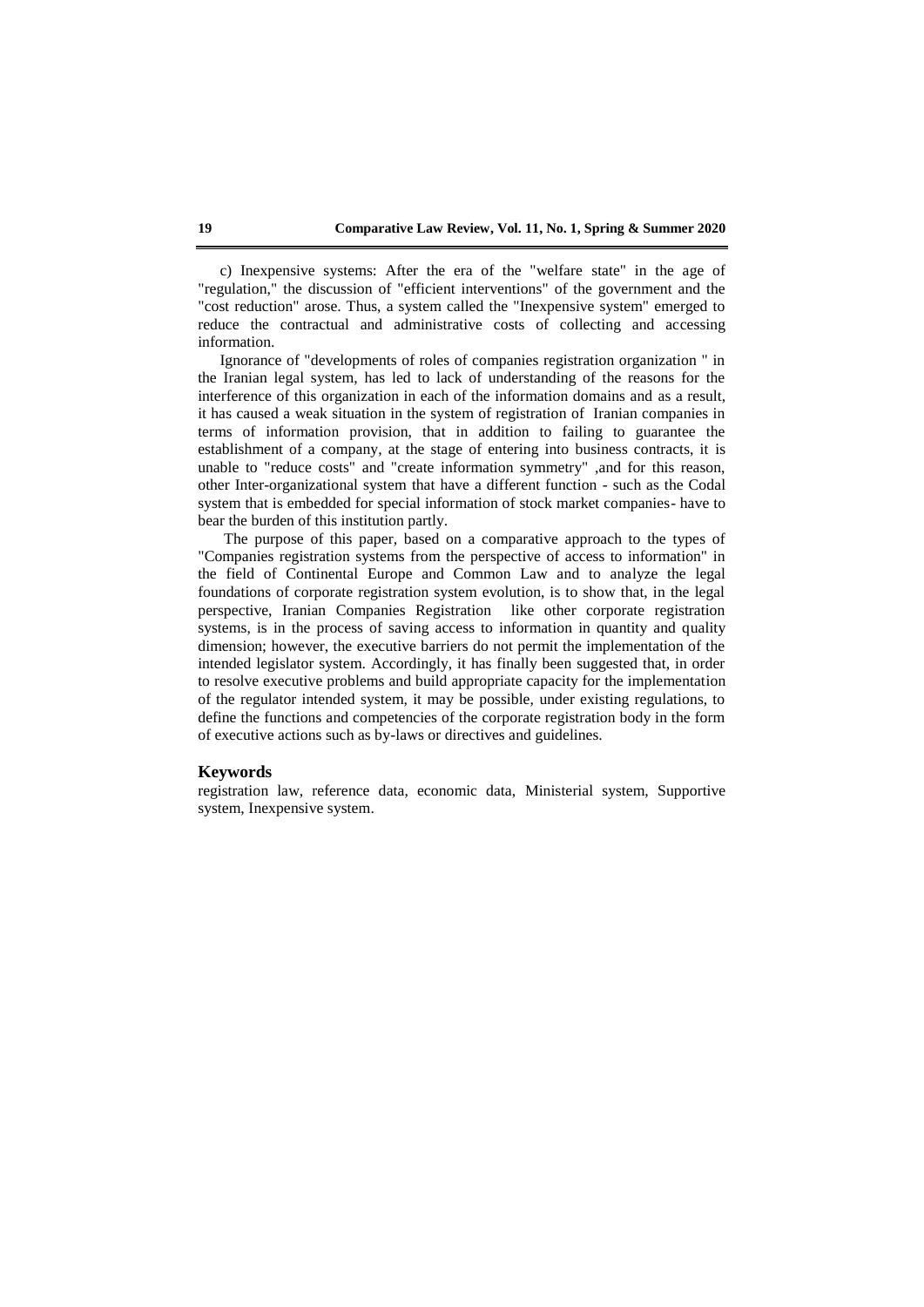# **Case Study of Gerrymandering in Light of the US Constitutional Review and its Benefit for Iran's Legal System**

**Sayed Mohammad Mahdi Ghamami1\***

*Assistant Professor of Department of Public and International Law, Faculty of Law, Imam Sadiq University, Tehran. Iran* **Mohammad Hossein Bostani<sup>2</sup>** *Ph.D. Student in Public Law, Shahid Beheshti University, Tehran. Iran*

Received: 2019/06/24 - Accepted: 2019/10/28

#### **Abstract**

The Gerrymandering phenomenon can be considered as one of the most obvious examples of violations of the political rights of a nation and jeopardizing free and fair elections as the most important manifestation of democracy in a country. In this illegal act a political faction weakens the vote effects of some people and reinforces some others through leveraging and redistricting the borders of election regions to reach its political aims. Analyzing the history of nineteenth-century US political developments illustrates the significant negative impact of this violation of lawmakers on the fundamental rights of the American people, especially in the conduct of free and democratic elections. It can be claimed that party-motivated gerrymandering during the nineteenth century systematically influenced the shaping of congressional election campaigns and, by making visible changes in the composition of state delegations, has determined the fate of the majority and decision-making party in the US House of Representatives. The founders of the United States drafted one of the first constitutions for the United States in 1787, and because this law has clear rules, judges go directly to it and give its ruling. Given that the principle of separation of powers is one of the fundamental pillars of the constitution, the judiciary, which is represented by the United States Supreme Court, has complete independence and other powers cannot interfere with its decisions or refuse to enforce its decisions. Based on this fact, the Supreme court of the United States has specifically addressed this issue in the context of the implementation of constitutional review, as its basic duty, and has made the legislation which caused artificial redistricting and violated the principle of equality of citizens in different states abolished and considered them against the constitution. In this analytical descriptive study which has based on documentary data the authors discuss this question that "How does US constitutional review deal with gerrymandering and what is the achievement of this study for reforming Iran's electoral system?" As an objective analysis we will study a recently discussed US Supreme court case (Cooper V. Harris) and use the results for reforming the redistricting system of Iran.

<sup>1.</sup> Corresponding Author; Email: ghamamy@isu.ac.ir, Fax: +982188093484

<sup>2.</sup> Email: m.h.bostani@gmail.com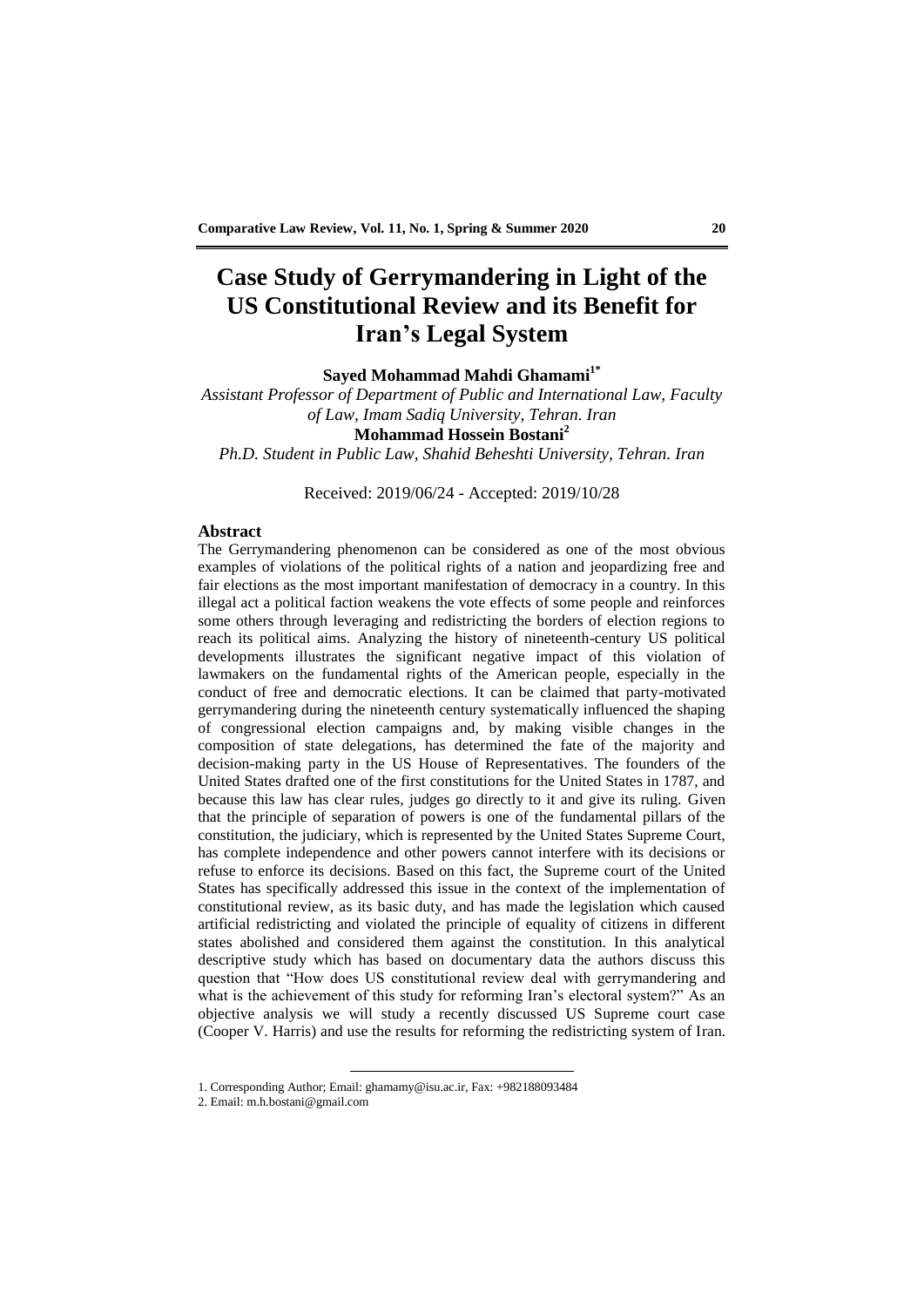As a result of this comparative study and after reviewing Iranian laws and regulations regarding electoral districts, it is observed that the mechanism for determining the district borders in Iran and the US is affected by policy and factional inclinations, and as a suggestion, the crucial task of electoral districting in the country can be entrusted to an independent commission to replace the previous pattern with a clear and expert process. It should be borne in mind that the Federal Supreme Court frequently used general terms of the US Constitution to consolidate the foundations of democracy and free and fair elections by using the interpretation of the law, and the Guardian Council in Iran In this way, can also play an active role in preventing the influence of party and factional inclinations on future districting. Utilizing the criteria used by the US Supreme Court to counter this abuse, including the prohibition of racial discrimination and the principle of equality of citizens with regard to the plurality and diversity of ethnic and minority groups in Iran, would be fruitful in possible amendments to the laws.

## **Keywords**

United States of America, Equality of citizens, Constitutional review, Gerrymandering, Cooper V. Harris.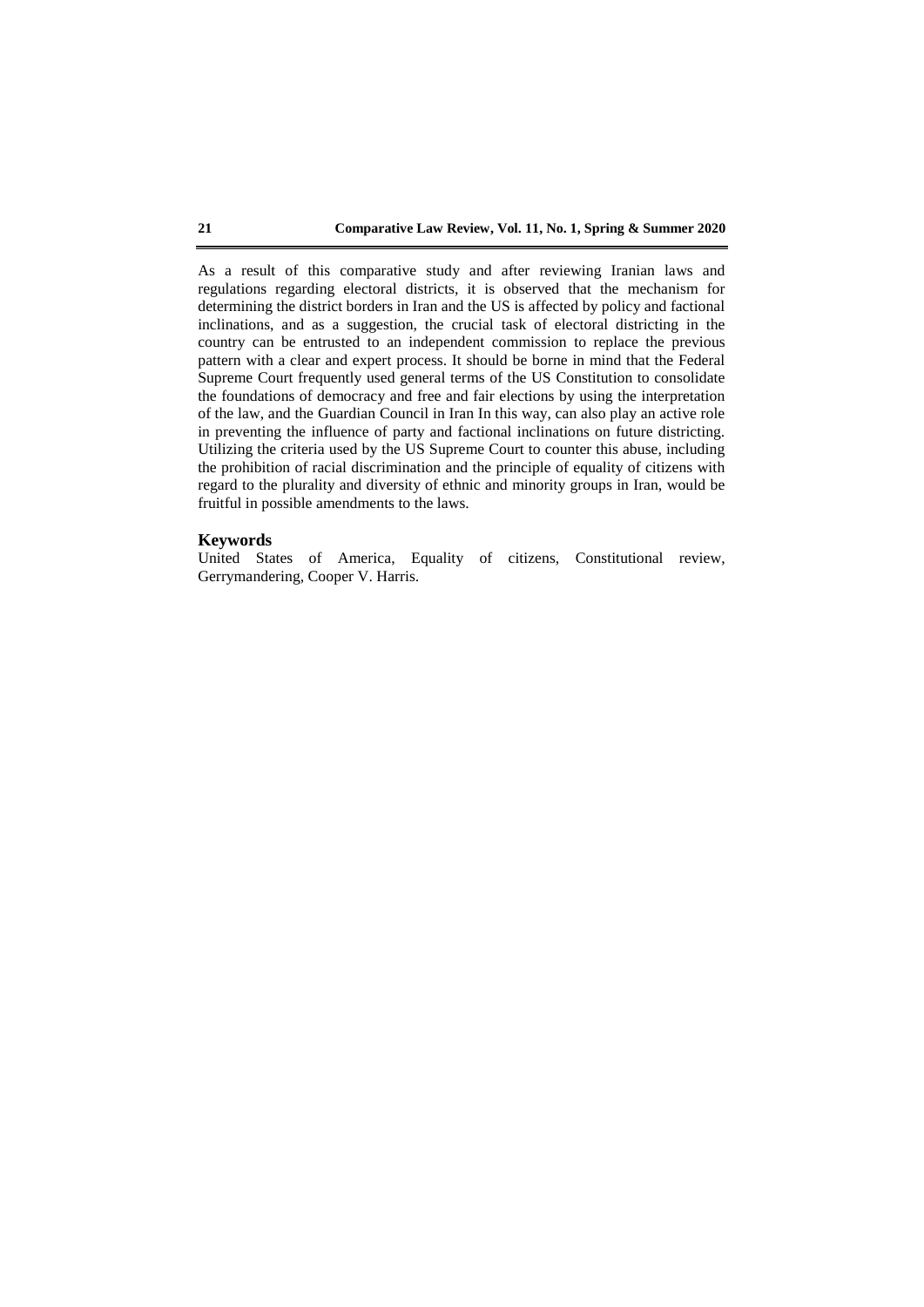# **Survival Clause**: **A Comparative Study in Islamic and French Law**

**Mahmoud Kazemi1\***

*Associated Professor, Faculty of Law and Political Sciences, University of Tehran, Tehran, Iran*

## **Ebrahim Taghizaadeh<sup>2</sup>**

*Professor, Private Law of University of Payame Noor of Tehran, Tehran, Iran* **Ali Ahmadi Bayazi<sup>3</sup>** *Ph.D. Student in Private Law, University of Payame Noor of Tehran,* 

*Tehran, Iran*

Received: 2019/04/01 - Accepted: 2019/10/07

## **Abstract**

Discussing the extent to which the contract clause of adherence to the contract is one of the important issues to be raised in relation to the terms of the contract. Some legal texts such as Article 246 of the Civil Code of Iran have been deduced from the viewpoint of the Iranian legislator that it is a condition for the conclusion and dissolution of the contract. If a contract is canceled due to a legal or contractual reason, the contract clause will be null. It is also known in Islamic jurisprudence that the clause follows the contract.

The fundamental question is that is it possible that a contract clause remains after termination of the contract? It is obvious that there are several cases that, despite the dissolution of the contract, contract clauses have continued to be legal and remain affective and valid. These terms are considered as survival clauses. In French law these clause are known as "Les obligations survivant au contrat". the new French Civil Code, Article 1230, has ruled out some of the terms of the contract from this general rule and stipulated that these clauses would remain in force upon dissolution of the contract. The basis for the survival of some terms after the dissolution of the contract, the examples of them in Iranian law with a comparative study in Islamic jurisprudence and French law forms the subject of this article. For this purpose, this article is prepared in a descriptive analytical method.

As a conclusion of this article we should note that there are two types of contract clause: dependent clauses and Survival clauses. Dependent clauses are those referring to the considerations of the contract. For example the clauses which are related to the quantity or quality of the considerations are dependent clauses. Such clauses can not survive after dissolution of the contract. In the other hand, the survival clause is a clause that can remain after dissolution of contract. For example the arbitration clauses and penalty clauses are survival clauses.

#### **Keywords**

Adherence of the clause, Independence of the contract clause, Relation between contract and clause, Survival of the clause.

<sup>1.</sup> Corresponding Author; Email: makazemy@ut.ac.ir, Fax: +982166915019

<sup>2.</sup> Email: taghizaadeh@gmail.com

<sup>3.</sup> Email: ahmadiali1356@yahoo.com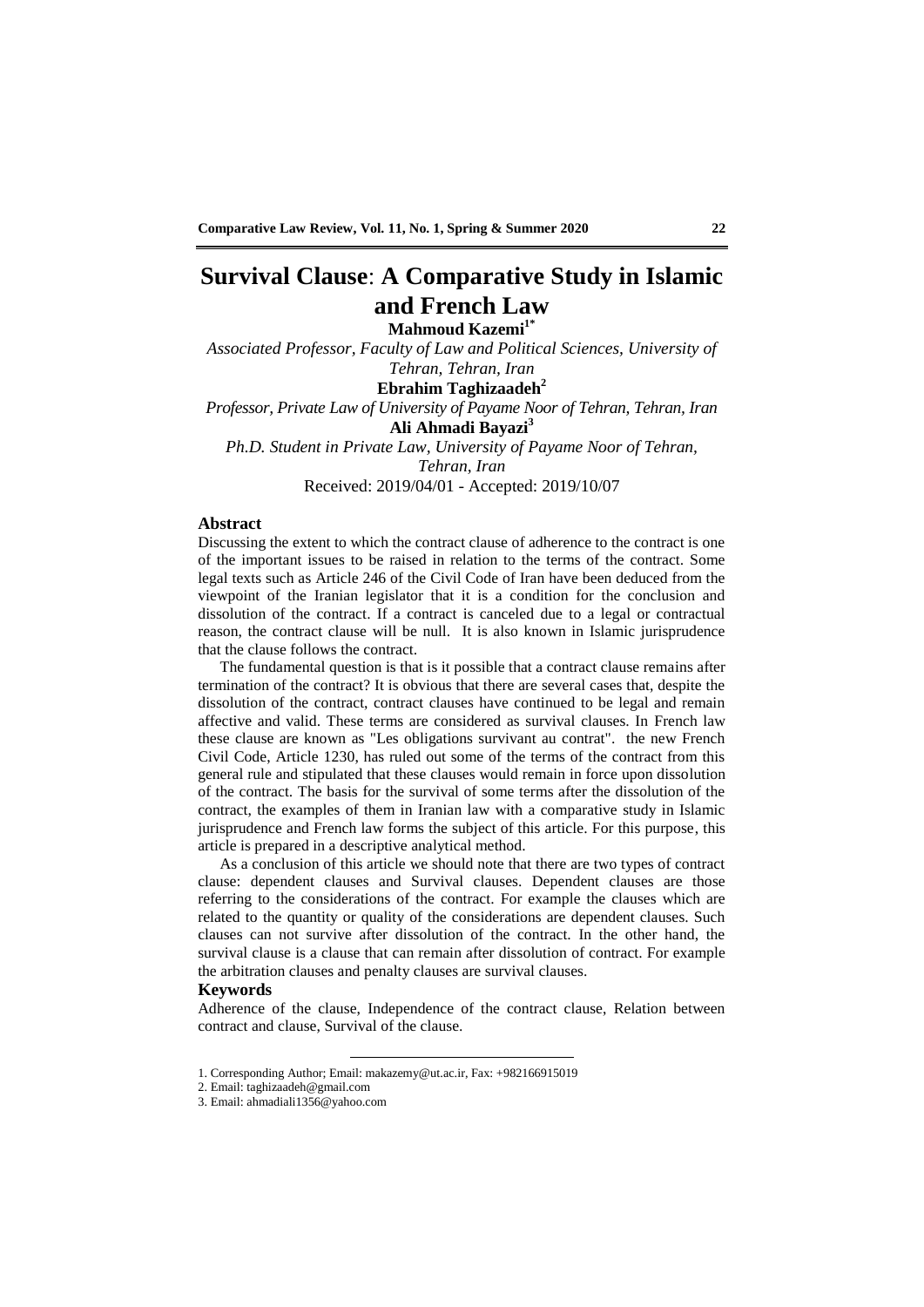# **Comparative Study of Application of the Theory of Dépeçage to International Trade Contracts in Iranian, American and European Law**

## **Sahar Karimi\***

*Assistant Professor, Faculty of Law and Political Sciense, Kharazmi University, Tehran, Iran*

Received: 2019/11/29 - Accepted: 2020/02/12

### **Abstract**

One of the crucial issues in international trade contracts is to determine which law is applicable to different aspects of the agreement and whether the applicable law is to be invoked during the execution of the contract and/or during settlement of disputes. In other words, determination of the applicable law in international trade contracts plays an important role with regards to the parties' rights and liabilities. However, the question remains unsettled in various legal systems is whether the parties to an international trade contract can apply different laws and regulations to different terms and conditions in the same contract.

There are various approaches regarding the choice of applicable law and different theories have been expressed relating to choice-of-law provisions. This research explores one of these theories called Dépeçage in private international law and conflict of law. Before early 1960s, the doctrine of lex loci deliciti was the generally accepted choice-of-law rule which determine the law of the place where the tort was committed as the appropriate governing law. However, this traditional rule is not suitable for international contracts where usually the parties located in different countries. Accordingly, "center of gravity" was the next conflict of law approach. The problem was not completely solved and the doctrine of "most significant relationship" was the new choice-of-law rule. However, it is not always possible to meet parties' expectations by the application of one governing law to the entire case. As a result, Dépeçage became the next choice-of-law rule added to aviation litigation.

The theory of Dépeçage is a concept in private international law that refers to the process of cutting a case into individual issues whereby each issue is constrained to a different applicable choice-of-law analysis. In other words, the theory of Dépeçage is the application of different laws to various legal issues arising from disputes. This research shows that there is an opportunity to gain many advantages by the application of the theory of Dépeçage in international trade contracts. However, adopting this theory ought to be treated with caution due to its disadvantages and the issues it may cause if not applied within a specific framework.

Therefore, for appropriate application of Dépeçage, certain criteria such as protecting parties' justified expectations and maintaining parties' interests have to be

<sup>\*</sup> Email: Karimi\_Sahar@khu.ac.ir, Fax: +982166497912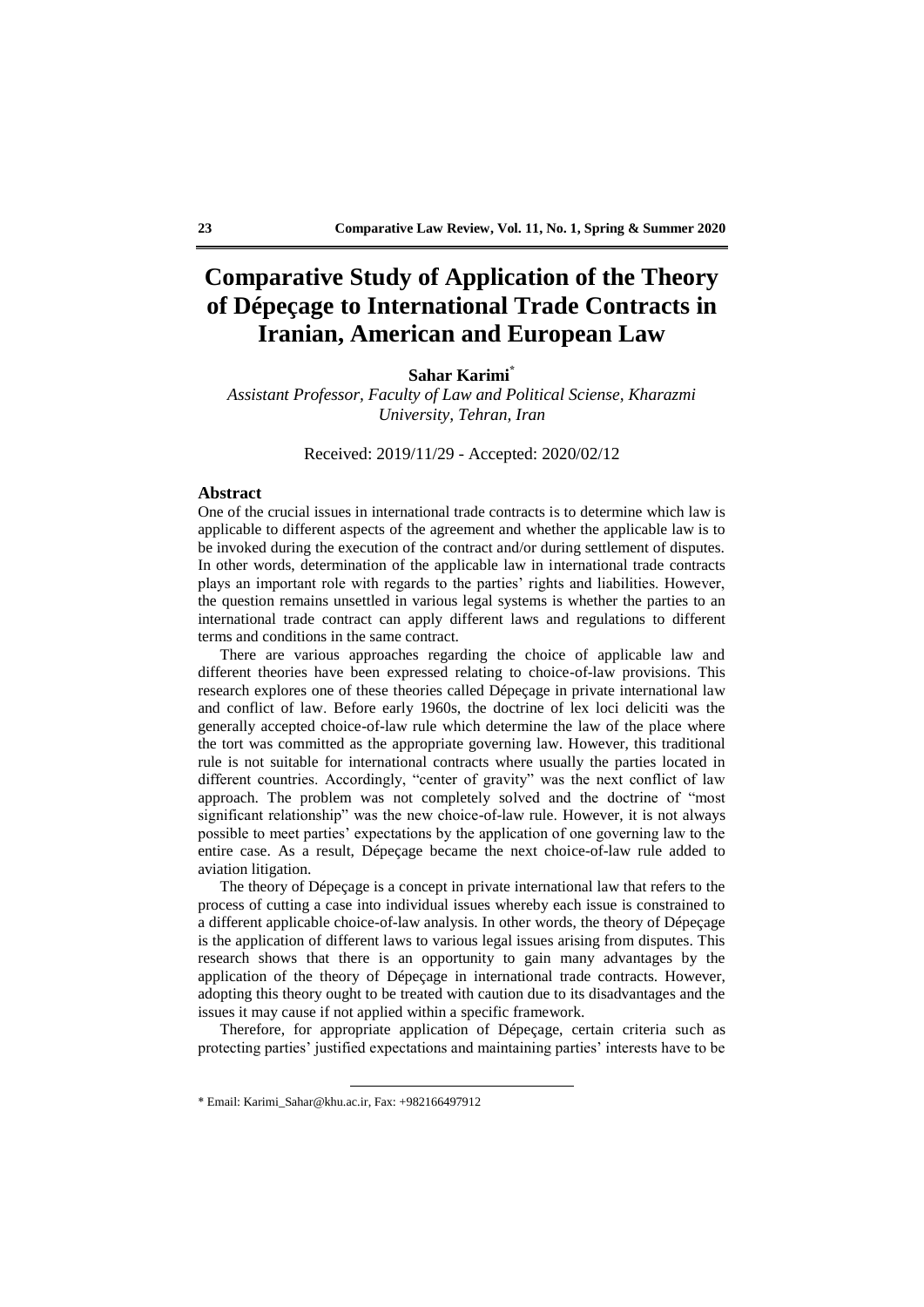met. Also, this theory shall not be applied in cases that lead to dissatisfaction of parties, destruction of legislative intention, or invalidation of a contract. Moreover, the applicable law that has the greatest concern for each issue must be applied to effectuate the purpose of each of the applied rules. In other words, choice-of-law values are significant principles for the application of Dépeçage. Lastly, judges and arbitrators must provide criteria and legal reasons for the application of Dépeçage in international trade contract during the dispute resolution process.

## **Keywords**

Choice of Law, Conflict of Law, Dépeçage, Governing Law, International Contracts.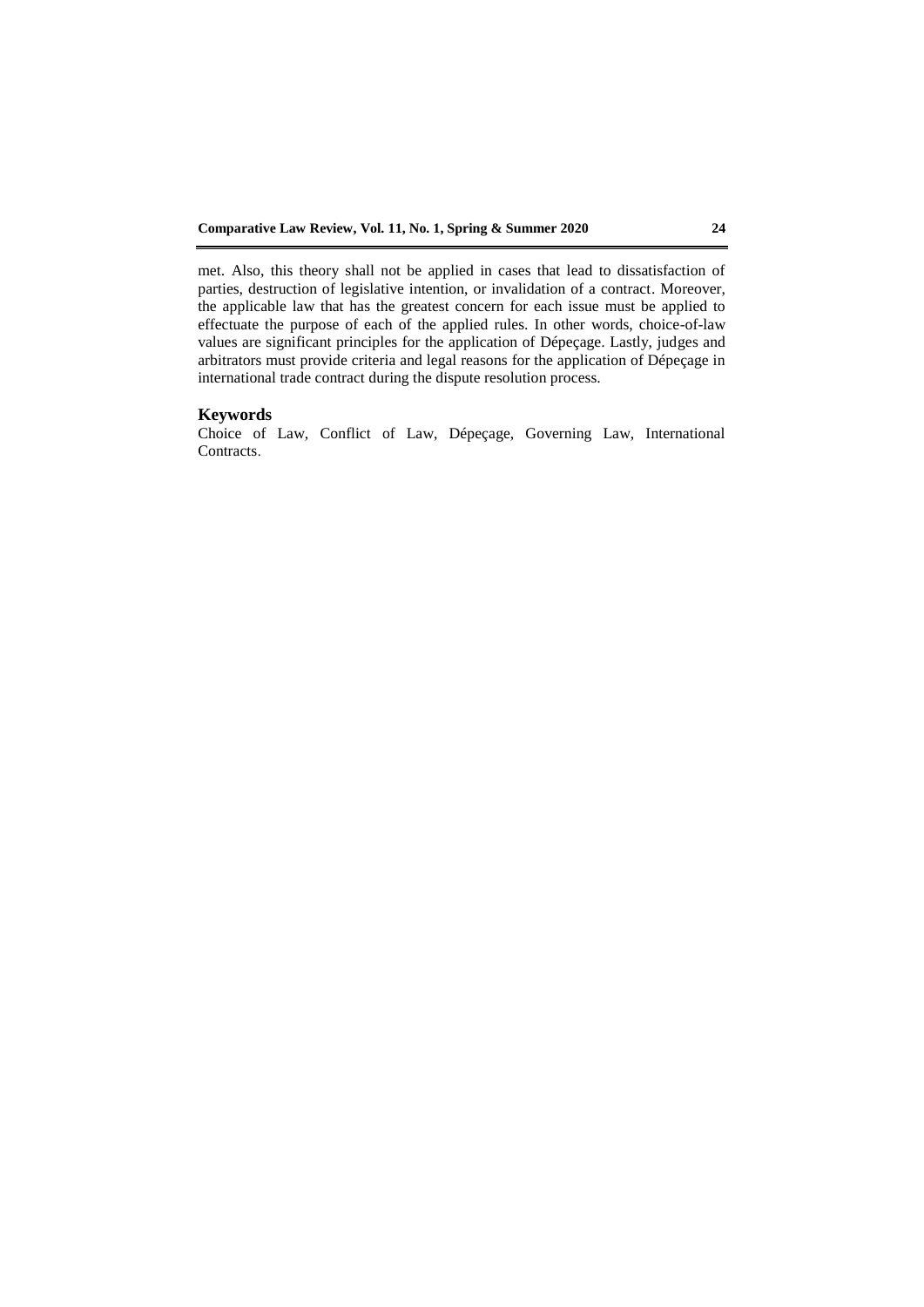# **The Comparative Study of the Distinction Criterion between Contractual and Noncontractual Liability in Iranian and French Law**

**Abbas Karimi1\***

*Professor of Private Law, Faculty of Law and Political Science, University of Tehran, Tehran, Iran* **Afrouz Samadi<sup>2</sup>** *PhD Student in Private Law, University of Tehran, Tehran, Iran*

Received: 2019/11/28 - Accepted: 2020/02/29

#### **Abstract**

Extra-contractual liability in its wide sense, is defined as the compensation of losses in the absent of a contract. Although different discussions have been carried out regarding this concept, there are considerable controversies in respect of definition, examples and unity or plurality of extra-contractual liability and contractual liability. It seems that these controversies are mostly the result of the lack of studying of the distinguishing criterion between these two kinds of liability. A criterion which can put an end to some controversies regarding the examples of these two kinds of liability as well as deciding about the new examples which might not be fully comprehensively studied.

Although, different criterions can be extracted from existing studies, some critics show the necessity of proposing a specific and acceptable criterion.

Some criterions can be distracted from current studies, but they would not prevent non related examples to enter into the scope of the extra-contractual liability. In other word, these criterions are too wide. On the other hand, the perspective about some notions which are used as the current criterions, are not correct. For instance, "contract" itself is considered as one of the criterions. It means that, whenever there is a contract, the liability which arises is contractual. Otherwise, it is considered non- contractual. In this criterion, contract is considered as a material instrument. In other word, the objective aspect of contract is important in this sense, which seems critical from our point of view.

Therefore, in this thesis, "volition or will" is proposed as the element which can distinguish contractual and non- contractual liability. Despite the usual objective perspective towards volition and the contract sprang from it, this thesis focuses on the subjective aspect of the said notion.

The result of considering volition as the criterion for determining the scope of the extra-contractual and contractual liability is that there might be some situations in which, despite the absence of contract, parties' volition exists. As the result, the liability of parties is considered contractual, although there is no contract between

<sup>1.</sup> Corresponding Author, Email: abkarimi@ut.ac.ir, Fax: +982166409595

<sup>2.</sup> Email: afsamadi@yahoo.com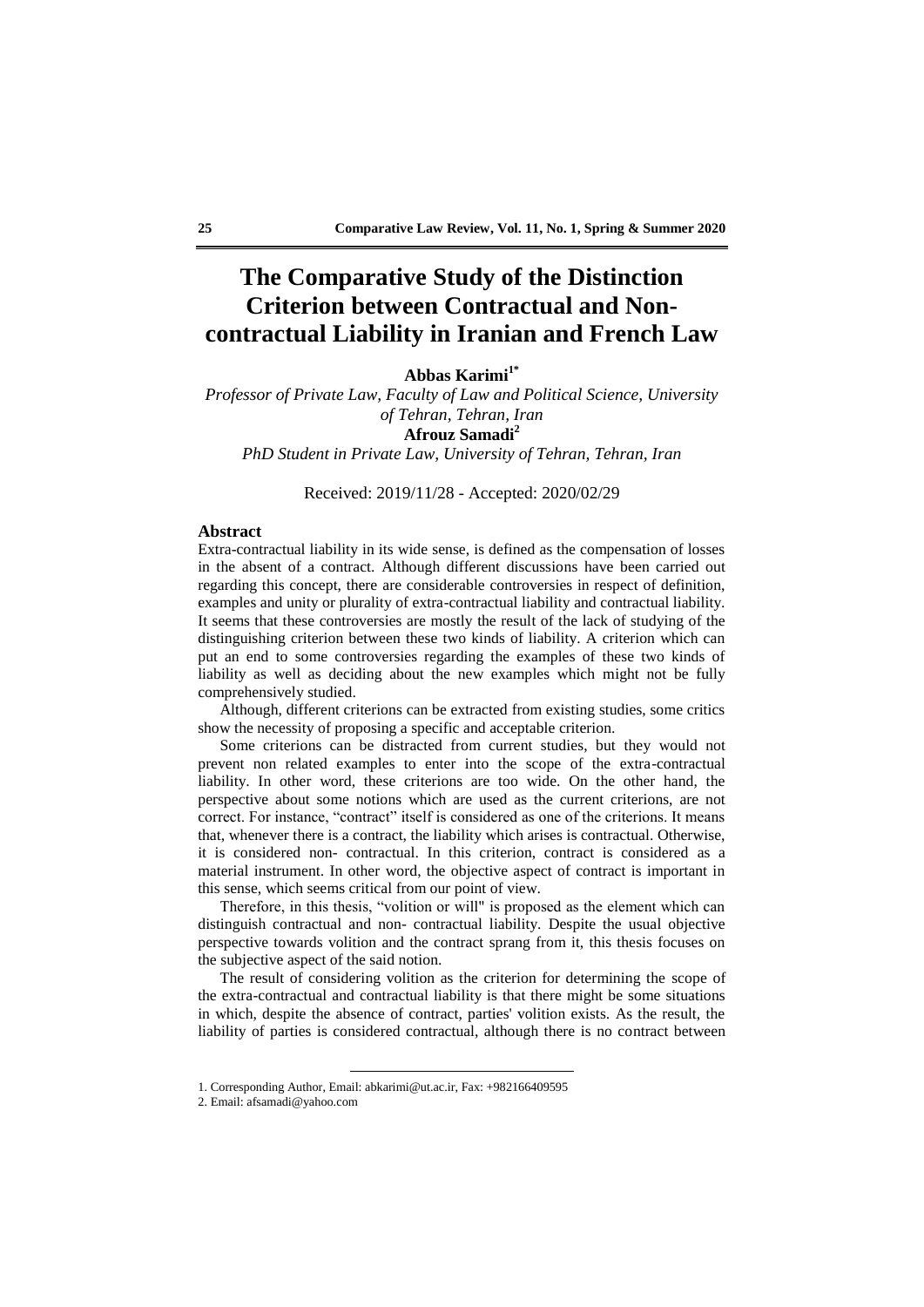them. For example, the breach of some obligations such as confidentiality which may last even after the termination of a contract is contractual. This is because; the parties' volition can be attributed to this obligation, although the objective contract between them is terminated. Moreover, sometimes in spite of the existence of the contract, parties' volition doesn't entail the required specifications and as a consequence, can't serve as the basis for the contractual liability. This result is true especially for implicit terms and conditions. These terms can join the contract and might serve as the basis of a contractual liability only if parties' will is allocated to them therefore, in case of parties' ignorance about a customary obligation (as an implicit obligation), its breach cannot cause contractual liability.

From this perspective, this criterion shall include two specifications. Originality, as the first specification means that parties' will shall be genuine. Parties have to choose an obligation and its liability by their own genuine will. Therefore, imperative rules which are compulsory are not original and can't serve as a trigger for contractual liability. They are legal obligations and their breach are resulted in non- contractual liability. On the other hand, volition refers to the obligations and commitments which are in line with the main purpose of the contract. This criterion which is also partible with respect to the implied terms and conditions, determines the scope of the said terms which are considered contractual. For instance, duty of care only enters into the contracts which their final purpose is care or something related to that, such as doctors or nurses or those whose duty is considered so critical to hem such as transport enterprises.

According to the said criterion, the examples of different kinds of liability are divided into two groups; first, the examples which are not subject of lots of controversies and second, examples which are accompanied with a lot of dissidences.

Moreover, providing a criterion which determines the scope of the extracontractual liability leads to some consequences. Occurrence and proof of the said liability and the compensation of related loss are affected from this criterion and causes some differences between contractual and extra contractual liability.

## **Keywords**

will- damage decrease- punitive damage- non-contractual liability- contractual liability.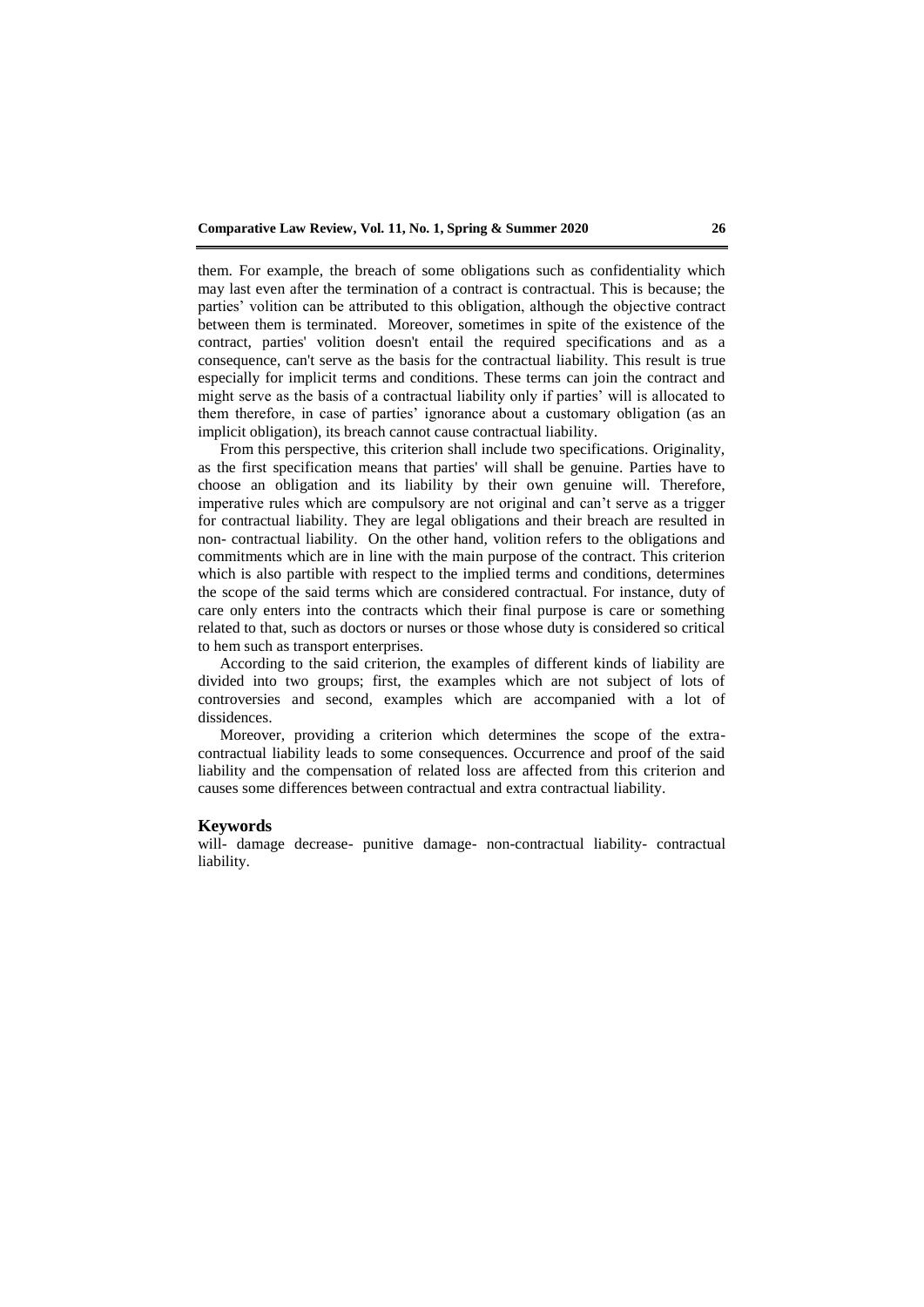# **An Explanation of the Fundamental Link between Economics and the Property and Contract law with an Emphasis on the Concept of Resource Scarcity**

**Dariuosh Keyvani Hafshejani<sup>1</sup>**

*Ph.D Student in Private Law, University of Isfahan, Isfahan, Iran* **Mahdi Shahabi2\*** *Associate Professor, Department of Law, University of Isfahan, Isfahan, Iran* **Mahdi Toghyani<sup>3</sup>** *Assistant Professor, Department of Economics, University of Isfahan, Isfahan, Iran*

Received: 2019/07/16 - Accepted: 2020/01/14

## **Abstract**

An attempt to realize the authority of the synthesis of law and economics and stepping into its epistemological realm require thinking of a remedy for and responding to barriers to the methodology of the realization of the economic analysis of law. many experts in the discourses of "economics" and "law" do not tolerate the entry of economics into the realm of other disciplines, such as law, and the analysis of law based on the theories and methods of another discipline, such as economics, as they believe that there is no homogeneity and relevance between the principles of a methodological domain; i.e. economics, and those of a subjective domain; i.e. law. In the present paper, authors on the one hand, adopt a moderate positivist approach by rejecting the pure positivism approach and simply rejecting "the law as it is" and emphasizing the concept of efficiency and the normative approach on the other hand and in response to this question that whether the incorporation of economic standards into the realm of property and contract law is as an acceptance of the heterogeneous theories and methods of economics? by explaining the role of one of the most fundamental concepts of economics; i.e. the concept of "resource scarcity", in creating the concepts of "property" and "contract," the authors show that the entry of the necessary economic principles of this concept into the realm of property and contract does not mean the acceptance of the heterogeneous theories and methods of economics, but due to the unity of their cause with that of the two latter concepts, we can talk about the homogeneity of method and subject in the economic analysis of property and contract. Given aforementioned discussion, is it essential to apply economic rules in the realm of legal property and contract law? The answer is that if in the analysis of the above rules, the epistemic requirements of the fundamental link

<sup>1.</sup> Email: D.keyvani@ase.ui.ac.ir

<sup>2.</sup> Corresponding Author, Email: m\_shahabi@ase.ui.ac.ir, Fax: +98317933521

<sup>3.</sup> Email: m.toghyani@ase.ui.ac.ir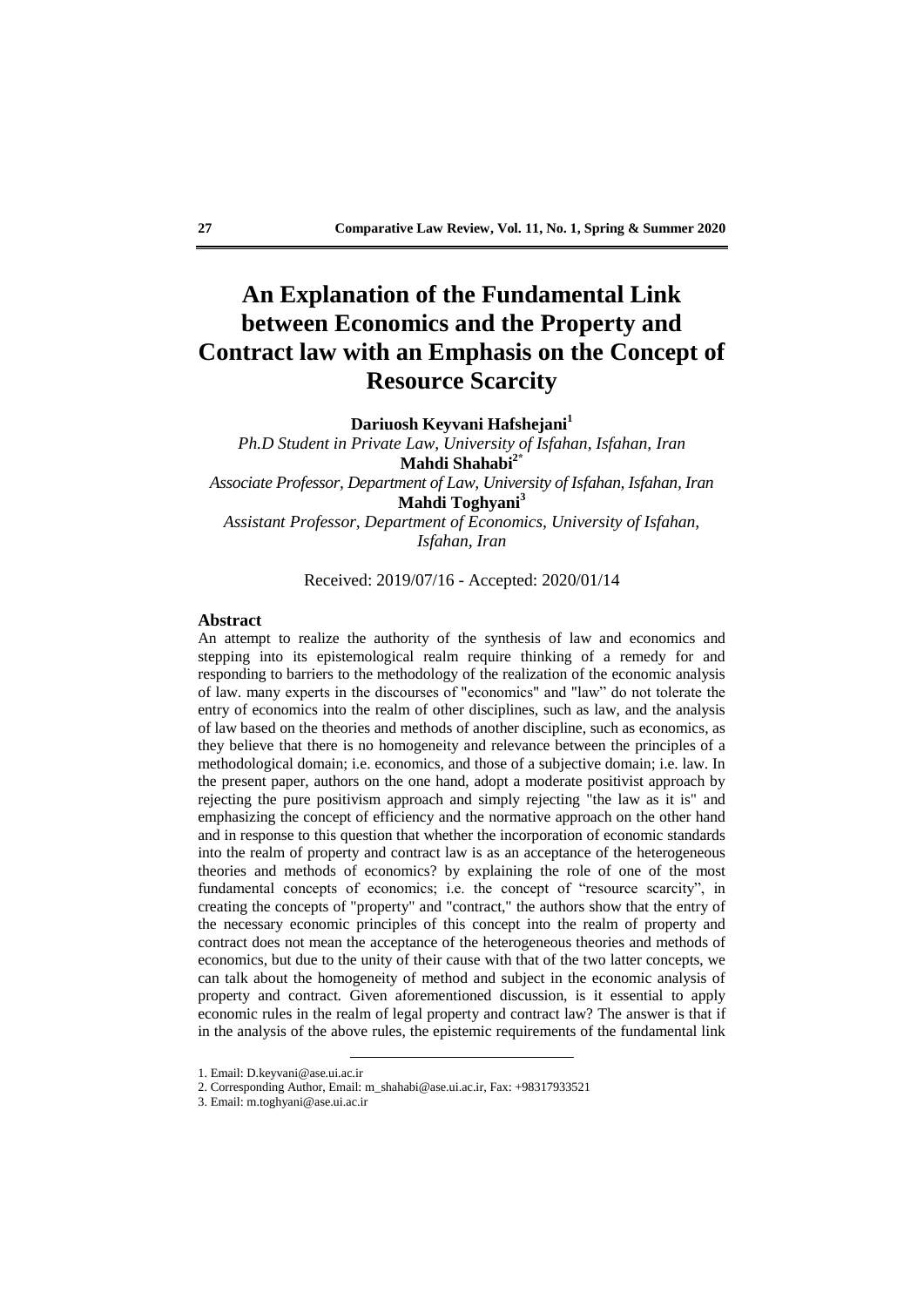between economics and the law of ownership and contract are denied or forgotten, these rules will be alienated from their origin, and will more or less deviate from the path to achieve social interests. The epistemic requirements mean promoting the concept of efficacy; as a criterion for the validation of legal rules, and reducing the role of governments in limiting the principles of private property and contractual freedom.

## **Keywords**

resource scarcity, economics, property, contract, the economic analysis of law.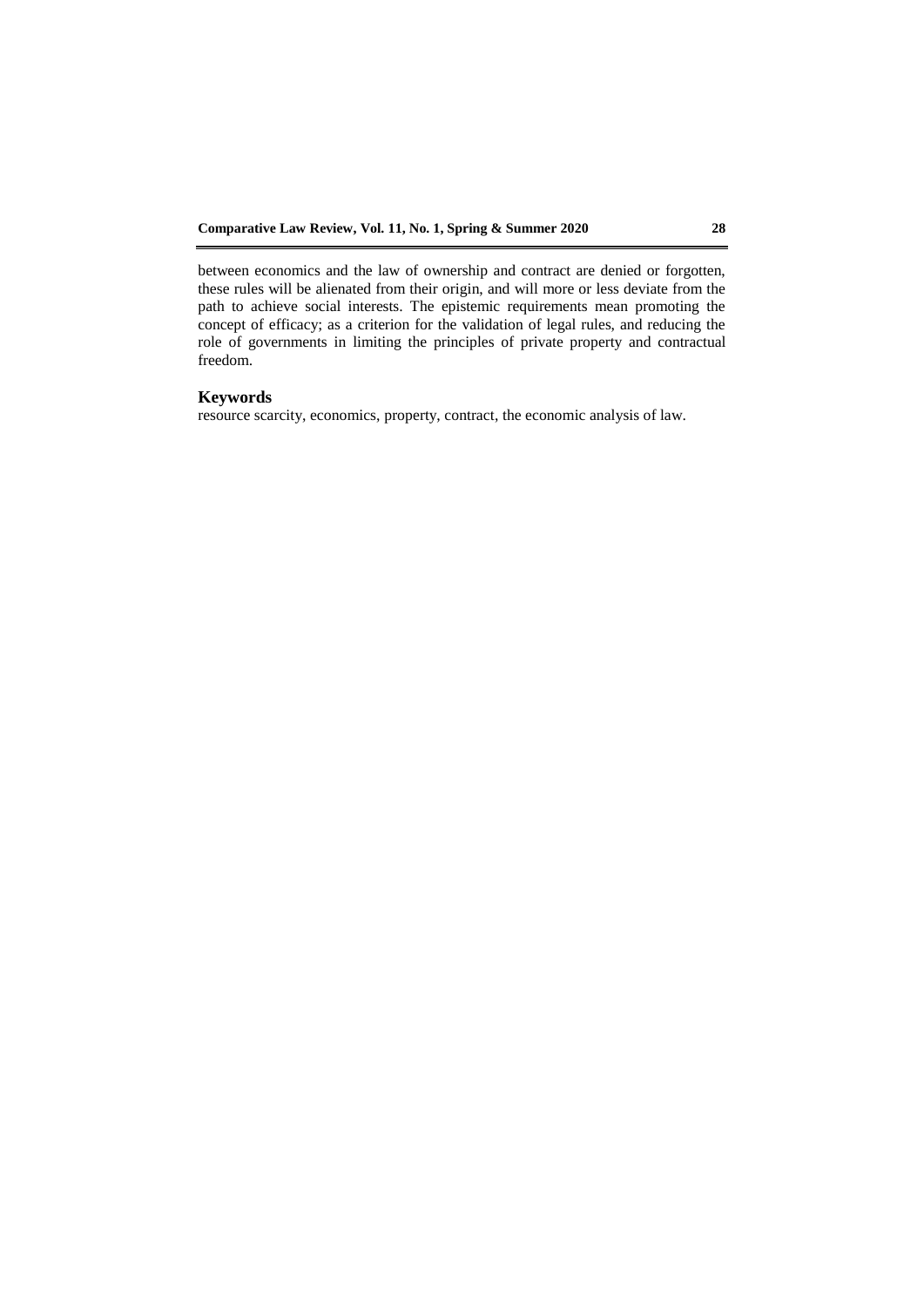## **Foundations of Legal Protection of Reputation**

### **Abbas Mirshekari**\*

*Assistant Professor,Faculty of Law and Political Science, University of Tehran, Tehran, Iran*

Received: 2019/10/10 - Accepted: 2020/01/01

## **Abstract**

Today, celebrities have a profound impact on various aspects of society, and especially on its economy. As in marketing, it has been proven that the use of celebrities in advertising, especially where it means the endorsement of a celebrity's quality, makes the subject matter of the advertisement remain in the audience's mind for a long time. This bold and influential role has led different legal systems to try to give celebrity a special right to their fame. In American law, for example, The Right of Publicity is used. This right means that a person is allowed to exploit his identity and oppose exploitation without the permission of others. The right is defined in Black's Law Dictionary as "the right of [an] individual, especially [a] public figure or celebrity, to control [the] commercial value and exploitation of his name or picture or likeness or to prevent others from unfairly appropriating that value for their [own] commercial benefit."

The right, which is now recognized as the right of publicity, was originally rooted in privacy law but in the future, this right was separated from the right of privacy. The right of privacy was non-financial and non-transferable to another while publicity right was a financial and transferable right to another.

Although there is little doubt about the principle of celebrity protection today, there are different approaches to the foundations of celebrity support. why celebrities should be supported? Is their support justified? Some believe that celebrities do not deserve protection. They believe that celebrity fame has no benefit to society. So why should we increase their income without justification by recognizing this right? The group argues that celebrity rights should not be compared with intellectual property rights. Because intellectual property rights have benefits for society, but fame is not as intellectual property rights. Against this approach, some have tried to support celebrities. Some try to use ethical basics to justify the need for the legal protection of the reputation of celebrities. Others use economic principles to justify this right. They use the theory of the common property tragedy. The American legal system, under the influence of a culture of consumerism and capitalism, protect the fame. No matter what its origin is. So, economic fundamentals are used to justify the issue. Because in this set of fundamentals, we have nothing to do with whether or not a person's reputation is derived from his or her hard work, but that reputation, irrespective of how it is acquired, in any case, deserves support. In the legal systems of Germany and France, personality rights are mainly cited, but this ground is incapable of justifying the financial effects of the rights of the persons concerned. In the Iranian legal system, a

<sup>\*</sup> Email: mirshekariabbas1@ut.ac.ir, Fax: +98216649791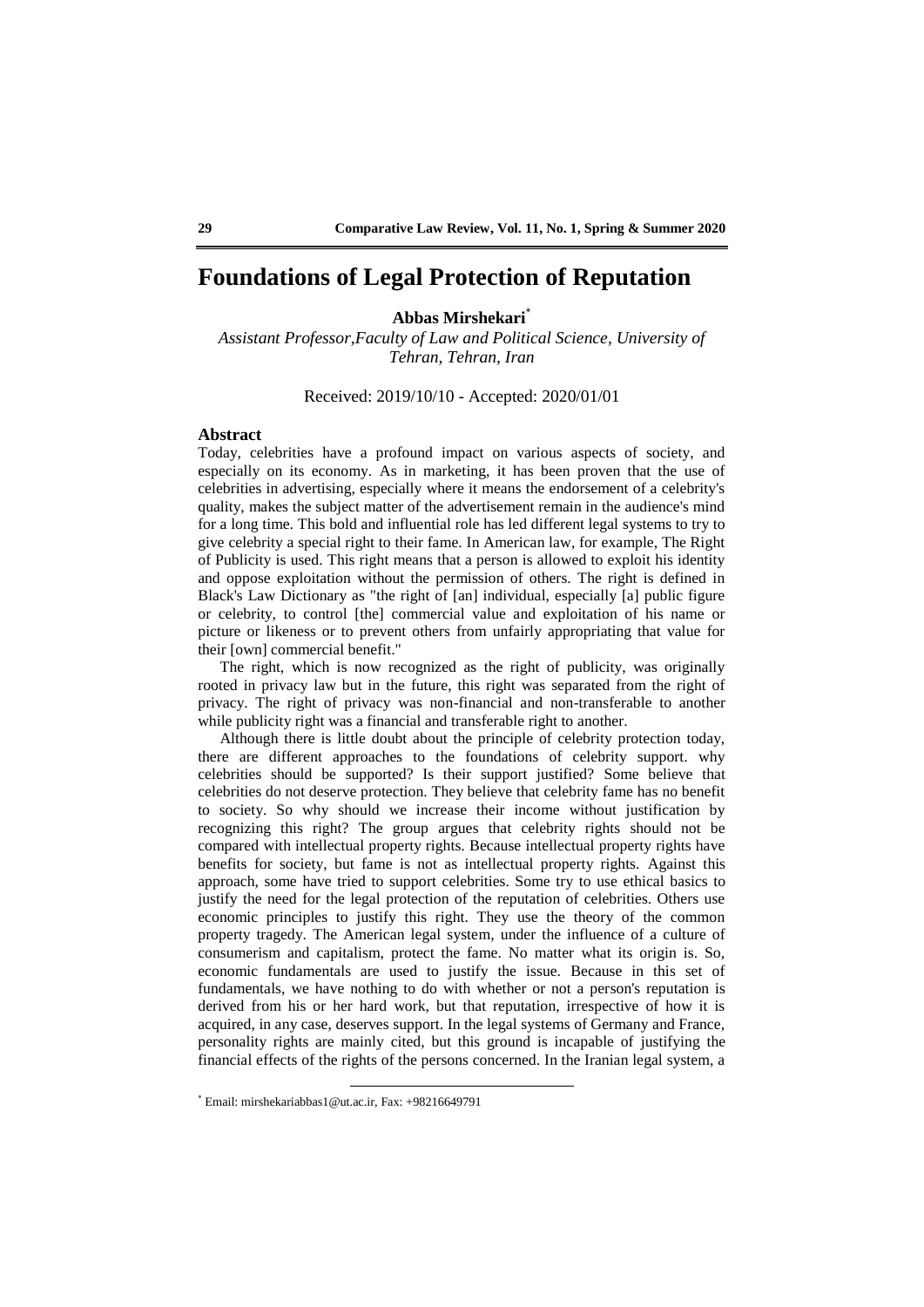different approach seems to be chosen: given the emphasis of religious and the legal system on work and its importance, it seems that the basis for the protection of reputation is work. Accordingly, fame will only be supported when it is achieved by effort, not by accident. However, non-financial effects are justified by reference to the personality rights.

### **Keywords**

reputation, Theory of labor, theory of the common property tragedy, Personality rights, unjust enrichment.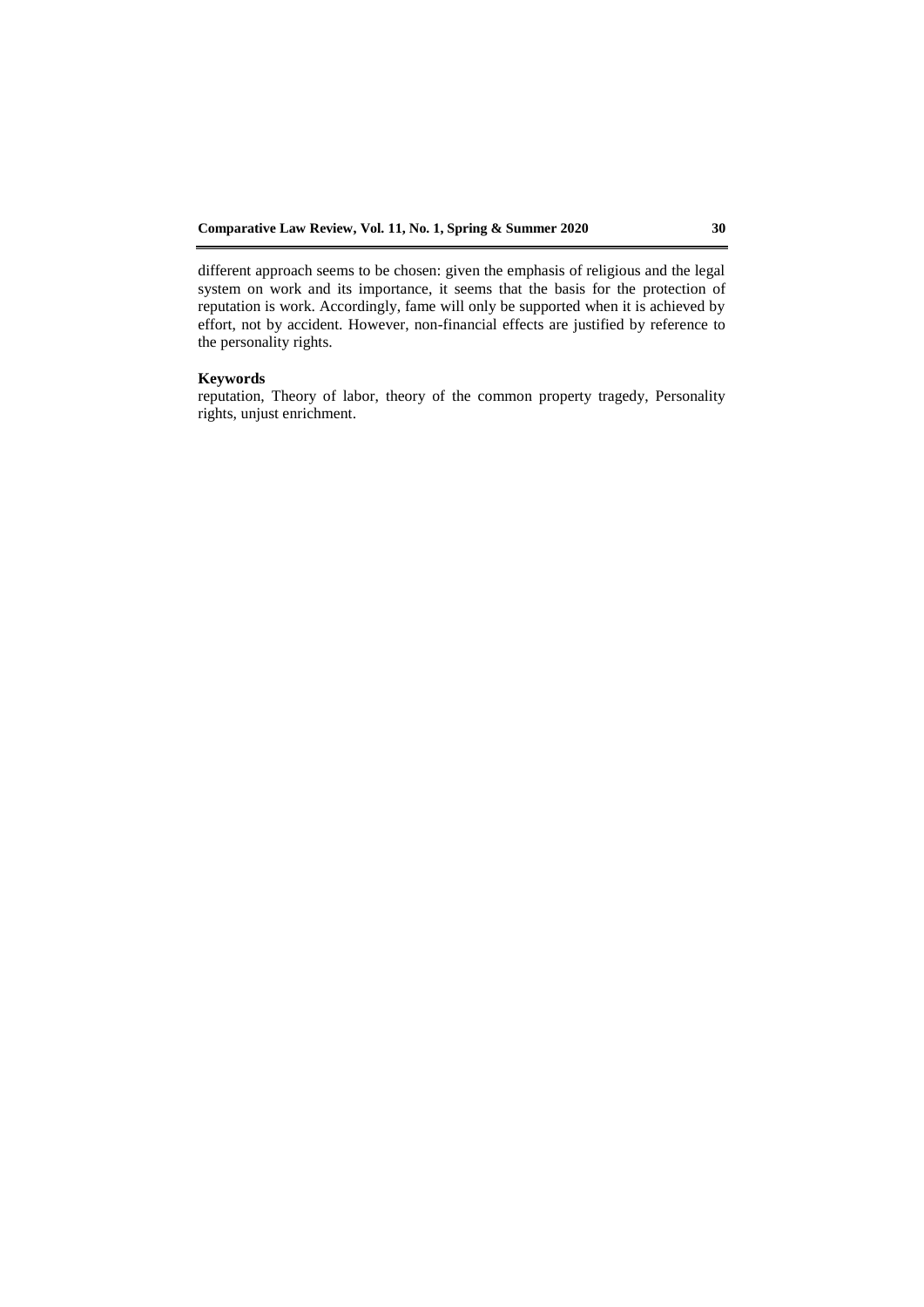# **The Comparative Study of Position & Function of the Individual Opinions (Separate, Dissent and Declaration) in the Jurisprudence of the International Court of Justice and the International Investor –State Dispute Settlement Arbitration**

**Seyed Mostafa Mirmohammadi1\***

*Associate Professor, Faculty of Law, Mofid University, Qom,Iran* **Mehran Khamisizadeh<sup>2</sup>** *Ph.D. Student of the Public International Law, Faculty of Human Sciences,* 

*Islamic Azad University, Branch, Qom,Iran*

Received: 2019/06/25 - Accepted: 2019/10/26

#### **Abstract**

Individual opinions of the judges/ Arbitrators are one of the main forms of Legal Doctorin, which assist to determine the rules of law. However, the International Court of Justice and Investor- State Arbitration are two different systems, but both of them belong to dispute settlement legal system and recognized the individual opinions. Therefore, comparative study of these two systems on functions and effects of individual opinions of judges/arbitrators is a step for finding the differentials and similarities of jurisprudences in this two systems and development of legal literature of dispute settlement as well. The Judges of the International Court of Justice (ICJ) by their individual opinions, both in contentious and advisory judgments contributed in development and determination of rules of international law and have taken role as safeguard of court, and also have had role in accrediting the decisions of the court as well as international justice through development of judicial activism, law-making, dialogue of law and removing the gaps of law. Viceversa, the functions & performances of Individual Opinions of arbitrators in investor-state arbitration (in particular ICSID) faces with various challenges. Because on one hand the arbitrators withdrawals of individual opinions in particular dissent, and on the other hand the dissent is often a tool for looser party to conduct the case on the way of null procedures, and this caused unreliability on these opinions in arbitrations. Due to thelack of the appeal mechanism in investment arbitrations, the awards would be fallen in annulment process just for minor reasons. According to research which has been taken on awards of the ICSID, the arbitrators announced their dissents in most cases in favor of the party who loosed the case fully or partially. For this reasons, the concerns has been increased about individual opinions of arbitrators. Therefore it cannot be expected that individual opinions in investor –state arbitration would be in favor of development of international law.

<sup>1.</sup> Corresponding Author; Email: mirmohammadi@mofidu.ac.ir, Fax: +982532927395

<sup>2.</sup> Email: m\_khamisizadeh@yahoo.com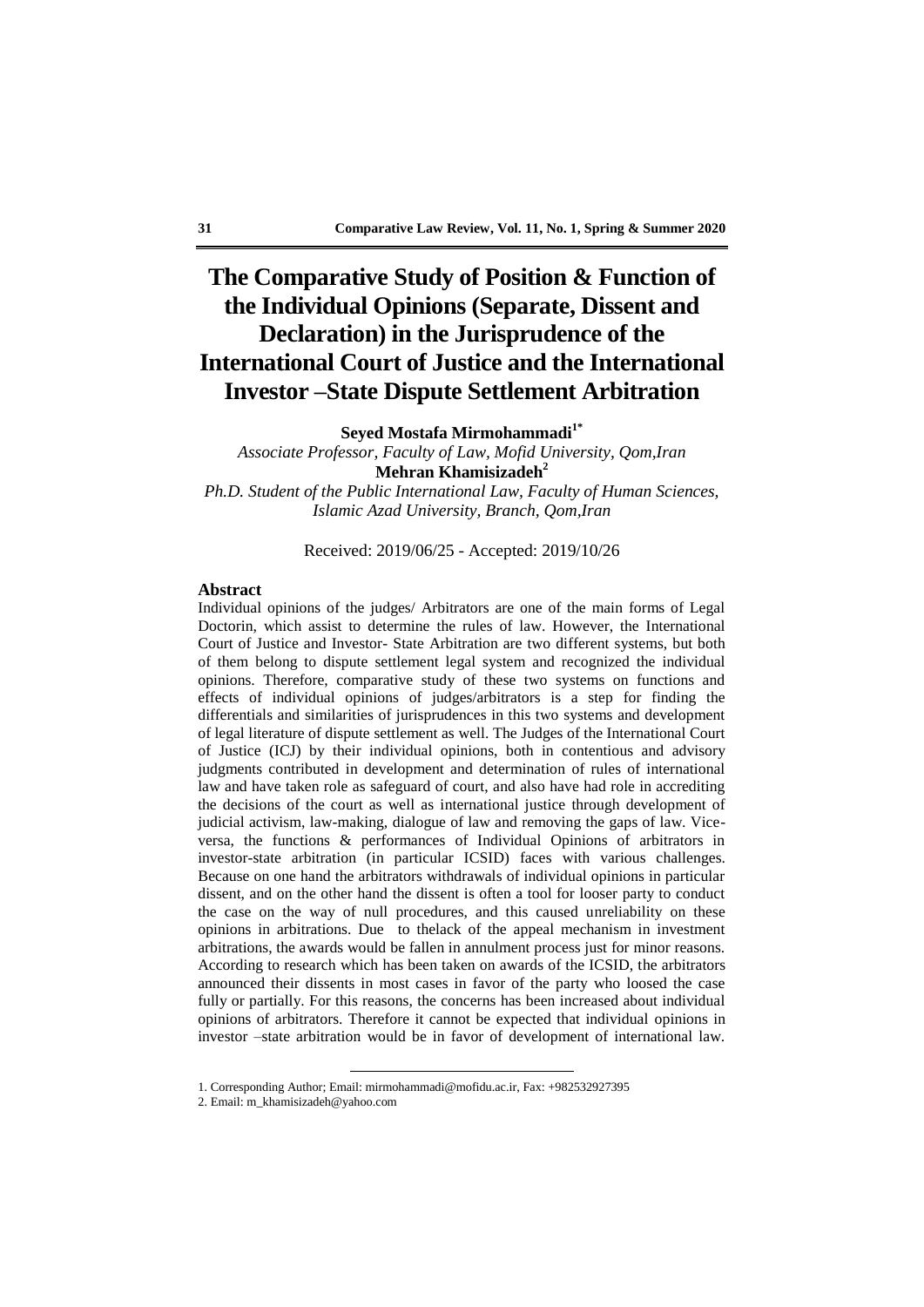Other important point which should be taken in to account, is the independency of the judges in comparison to arbitrators. Since in the international Court of Justice (ICJ) as the focal point for resolving the disputes among States and the parties have less interference in selection of the judges, therefore judges have enough independency and they have some privileges and immunities as well, based on the status of (ICJ) which backup them to provide their individual opinions, in particular dissents. But in investor-state arbitrations, since the arbitrators are designated by the parties, they are under the influence of the parties and face with some challenges in providing the dissents. With regard to the complexity of the investment cases, the use of the individual opinions in correct forms like (ICJ) is necessary, but achieving this aim needs some changes and amendments in investment arbitrations mechanism. One of the proposals which proposed for decreasing the challenges in this respect is the establishment of the Investment International permanent court. This mechanism has already included in some of the new agreements like as Transatlantic Trade & Investment Partnership-(TTIP), Comprehensive Economic and Trade Agreement(CETA),Trans-Pacific Partnership-(TPP), etc. It seems that the establishment of this mechanism will pave the way for the judges/ arbitrators to provide their individual opinions with more independency.

### **Keywords**

Individual Opinions (Separate, Dissent & declaration), Judges/Arbitrators, Investor-State Arbitration, International Court of Justice, ICSID.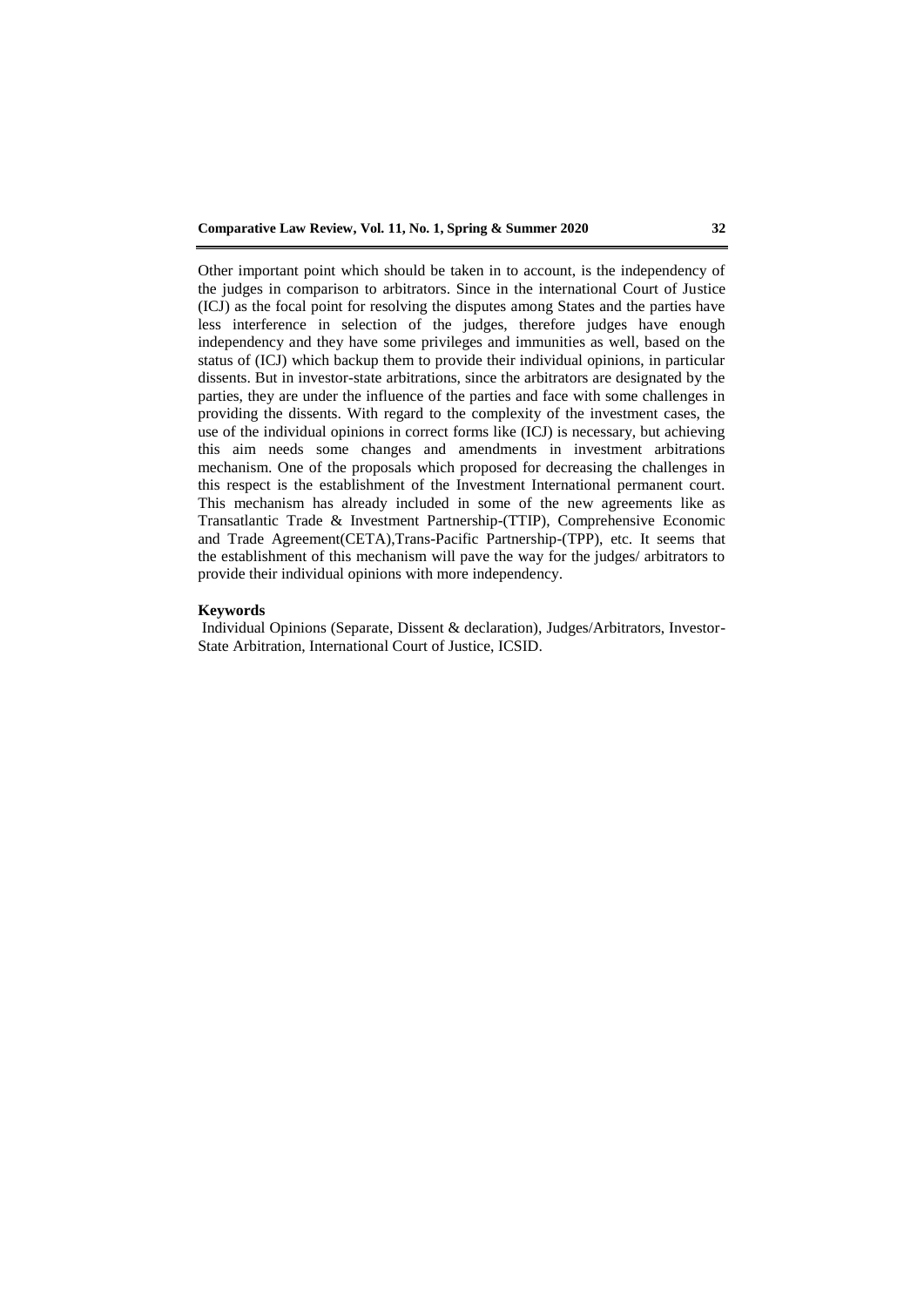# **A Comparative Study of the Position of the cause in the Contracts of Iran and the New French Law**

### **Mostafa Harati**

*Ph.D. in Private Law from the University of Montpellier of France*

Received: 2019/07/23 - Accepted: 2019/12/10

## **Abstract**

Although legal doctrines have provided a more conceptual sense of direction, the position of direction cannot be ignored as an essential element in the conclusion of a contract. The French case-law has repeatedly emphasized the need for direction. In the event of a continuing contract, the contract shall be terminated if at any stage of the performance of its obligations in order to remove it. Some jurists see the contract as a dangerous tool in civil law. That is, contractual obligations are precisely distinguished from non-contractual obligations and have a different function. Civil liability is based on restoring the current situation in order to restore the situation. In the event that a person inadvertently uses another's property, compensation is the first guarantee of enforcement. However, contractual obligations are primarily about the future and its dynamic power to change the status quo, and accordingly, German jurists refer to the contract as the king of private law, although French civil law refers to it as a law between the parties. He knows. Direction in the field of contract law has been considered as a means of dangerously restricting the contract, and Iranian civil law and former French law have considered the existence of a directive along with other essential requirements. There are two main functions for the legislators of these two countries: First, it is a means of justifying contractual obligations, in other words it explains the cause and why of the obligation, and we do not seek to justify the plaintiff's willingness to conclude the contract but merely to seek his purpose. We are committed. The contractual direction of the exchange must be crystallized in the form of a contractual exchange, and the objective aspect is that each party considers that the recipient has a right to exchange for itself, which would create a relationship between the borrowers and justify the economic equilibrium of the contract. On the other hand, the binding force of the obligations is also based on such an analysis. Alongside the objective aspect, we see in the irreconcilable contract the vague and glaring aspect of the direction, the person pursuing his property to another without receiving the bastard, excluding the undertaking of the subordinate aims, merely acquiring his exemption. We identify it as a direction. Secondly, it is primarily about trading as a factor limiting contractual freedom. The parties have the necessary and complete freedom to conclude contracts

<sup>1</sup> Email: harati.mostafa@yahoo.com, Fax: +982122586963